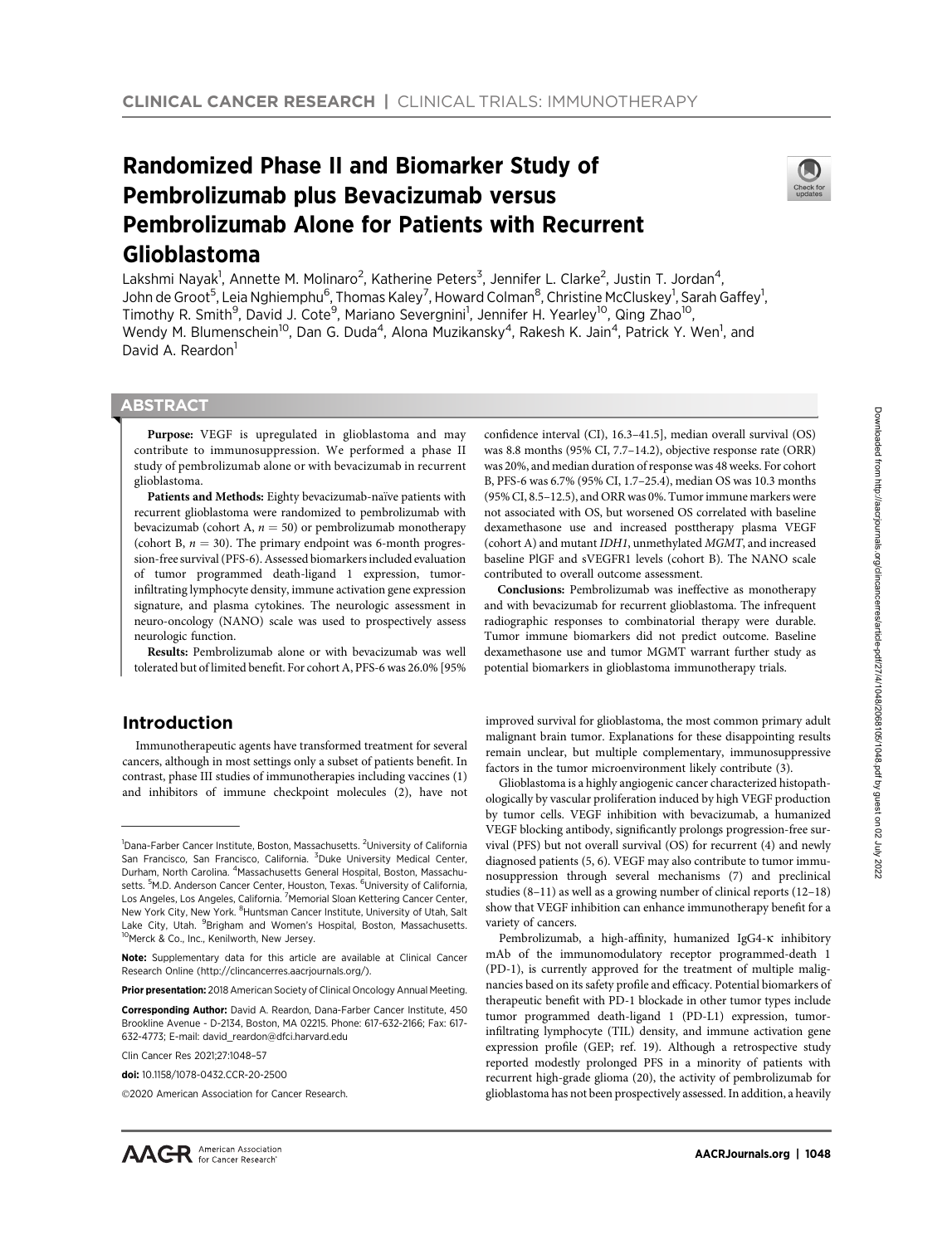# Translational Relevance

VEGF promotes angiogenesis in glioblastoma but there is accumulating evidence that also implicates VEGF as a mediator of tumor-induced immunosuppression. Preclinical and clinical data in some cancers support a hypothesis that dual VEGF and immune checkpoint blockade may enhance antitumor immune responses and has led to approval of five such combinations for extracranial malignancies. Our randomized phase II trial in patients with recurrent glioblastoma demonstrates that bevacizumab administered using an established dosing schedule fails to improve outcome when added to programmed-death 1 (PD-1) blockade, which is ineffective as monotherapy. In addition, we show that tumor programmed death-ligand 1 expression, tumorinfiltrating lymphocyte density, and immune gene activation score do not identify patients more likely to benefit from anti-PD-1 therapy. Finally, better assessment of quality of life including preservation of neurologic function is needed for patients with glioblastoma. We demonstrate the feasibility of integrating the neurologic assessment in neuro-oncology scale to prospectively assess neurologic function in a clinical trial.

pretreated, multifocal patient with recurrent glioblastoma with a hypermutated tumor due to a germline POLE mutation achieved a dramatic response (21).

Our investigator-initiated, multicenter, randomized phase II study evaluated the hypothesis that the addition of VEGF blockade could enhance the antitumor activity of anti-PD-1 therapy for recurrent glioblastoma, and we also evaluated the single-agent activity of pembrolizumab for this indication. The study was not designed to directly compare the arms but rather to evaluate the efficacy of each arm independently. Because bevacizumab is known to prolong PFS in recurrent glioblastoma, the addition of bevacizumab in our study offered the possibility to extend pembrolizumab exposure to enhance its potential for therapeutic benefit. Our study incorporated a comprehensive analysis of tumor immune biomarkers and detailed analysis of circulating cytokines as well as prospective integration of the neurologic assessment in neuro-oncology (NANO) scale (22) to monitor neurologic function.

# Patients and Methods

## Study design and patients

This phase II, multicenter, open-label, two-cohort study enrolled adults with histologically confirmed glioblastoma at first or second relapse and a Karnofsky performance status of ≥70 who were ≥28 days from prior surgery and ≥12 weeks from prior radiation. Patients requiring >4 mg/day of dexamethasone or who received PD-1/PD-L1 or VEGF/VEGFR inhibitors were excluded. Additional eligibility criteria are listed in the Supplementary Data.

The study (NCT02337491) was compliant with the Declaration of Helsinki and guidelines on Good Clinical Practice. Ethics approval was obtained at all participating centers and all patients provided informed consent. The study sponsor was Dana-Farber Cancer Institute (Boston, MA).

#### Study procedures

Initially a safety lead-in using a  $3+3$  design was performed to establish the MTD or recommended phase II dose (RP2D) of pembrolizumab combined with bevacizumab because these two agents had not been combined previously for patients with glioblastoma. The initial dose level for the safety lead-in evaluated the established dose of each agent when administered as monotherapy including 200 mg of pembrolizumab i.v. every 3 weeks and 10 mg/kg of bevacizumab i.v. biweekly. Subsequent planned dose levels included deescalation of pembrolizumab dosing if the MTD was exceeded. Thereafter, eligible patients were randomized (5:3) to include a total of 50 patients to receive pembrolizumab plus bevacizumab (cohort A) and 30 patients to receive pembrolizumab monotherapy (cohort B). Patients who were treated at the RP2D during the safety lead-in were included in the intent-to-treat (ITT) population for cohort A. Each cohort accrued using a single-stage design. Treatment continued until tumor progression, unacceptable toxicity, noncompliance, or withdrawal of consent. Additional information on study procedures is provided in the Supplementary Data.

Toxicity was graded using Common Terminology Criteria for Adverse Events version 4.0. Investigator assessed response occurred every 6 weeks using clinical examination and contrast-enhanced MRI according to the radiologic assessment in neuro-oncology (RANO) criteria (23). Clinically stable patients with radiologic progression were allowed to continue study therapy for up to 3 months pending progression confirmation as per the immunotherapy response assessment criteria in neuro-oncology criteria including backdating to date of initial progression for those patients who had confirmation of progression noted on follow-up imaging (24). Patient neurologic function was assessed at baseline and at MRI assessments using the NANO scale (22).

## Biomarker analyses

Immunocorrelative studies including PD-L1 expression, TIL density, immune activation GEP by nanostring, as well as plasma biomarkers were performed as described previously (25–29) and are detailed in the Supplementary Data.

### **Outcomes**

The primary endpoint for each cohort, PFS-6, and secondary endpoints of objective response rate (ORR), PFS, OS, and overall safety, were assessed on the ITT population which included patients who were randomized to receive study therapy. Time-to-event analyses used the Kaplan–Meier method. Exploratory endpoints included association of outcome with tumor PD-L1 expression, TIL density and immune activation GEP, levels of circulating cytokines, as well as changes in NANO scale (22).

## Statistical analysis

Cohort A included a safety lead-in with a planned deescalation of pembrolizumab dosing if more than one dose-limiting toxicity (DLT) was observed among the initial 6 patients. Upon determination of the MTD/RP2D in the safety lead-in, patients were randomized 5:3 to the combination of pembrolizumab plus bevacizumab (cohort A) or single-agent pembrolizumab (cohort B). Although a contemporaneous control arm of standard therapy was not included, success for each study arm was defined by a noteworthy improvement in primary endpoint relative to established historical benchmarks. For cohort A, accrual of 50 patients provided 87% power with an overall type I error of 0.05 to detect a PFS-6 ≤40% versus >60%. A PFS-6 rate of 40% was chosen based on phase II data for bevacizumab in the same target population (30, 31). For cohort B, accrual of 30 patients provided 84% power with an overall type I error of 0.05 to detect a PFS-6 ≤10% versus >30%. A 10% PFS-6 rate was chosen based on meta-analysis data for **Pressure of a network is in education of a state in the state of a state in the state of a state of a state of a state of a state of a state of a state of a state of a state of a state of a state of a state of a state o**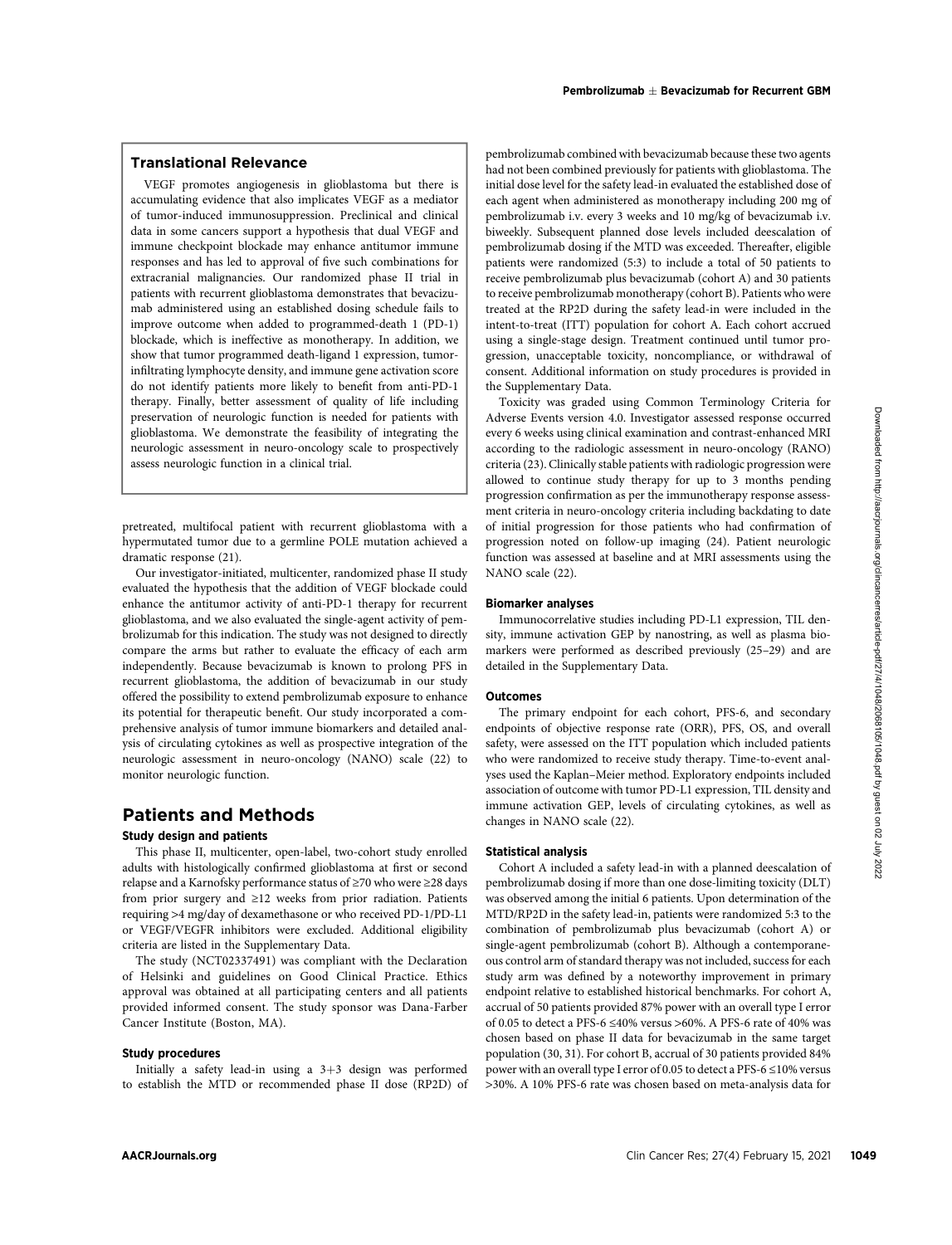

#### Figure 1.

Study profile. CONSORT diagram showing the number of patients who were enrolled, treated with pembrolizumab plus bevacizumab (cohort A) or pembrolizumab (cohort B), discontinued treatment, and were analyzed for efficacy and safety.

the same target population treated with salvage therapy, excluding antiangiogenic therapy (32).

Additional statistical methods are described in the Supplementary Data.

# Results

## Patients and treatment

No DLTs were noted during the safety lead-in, which established the RP2D at 200 mg of pembrolizumab i.v. every 3 weeks plus 10 mg/kg of bevacizumab biweekly. Eighty-eight patients enrolled and 80 were deemed eligible between February 2015 and June 2016. Fifty patients were treated on cohort A (including the 6 patients enrolled to the safety lead-in) and 30 on cohort B (Fig. 1). Summary demographics and baseline patient characteristics were comparable for both cohorts (Table 1).

All patients have discontinued study therapy, including 91% due to progressive disease. Six percent electively discontinued study therapy after a median of 102.6 weeks (range, 54.0–114.0). The median number of completed cycles for cohorts A and B were 3.0 and 1.5, respectively. Seventy-three patients have died while 7 remain in active follow-up.

## **Efficacy**

With a median follow-up for cohort A of 48.6 months [95% confidence interval (CI), 48.6–not reached], PFS-6 rate was 26% (95% CI, 16.3–41.5), while median PFS and OS were 4.1 months (95% CI, 2.8– 5.5) and 8.8 months (95% CI, 7.7–14.2), respectively (Fig. 2). With a median follow-up for cohort B of 49.4 months (95% CI, 48.6–not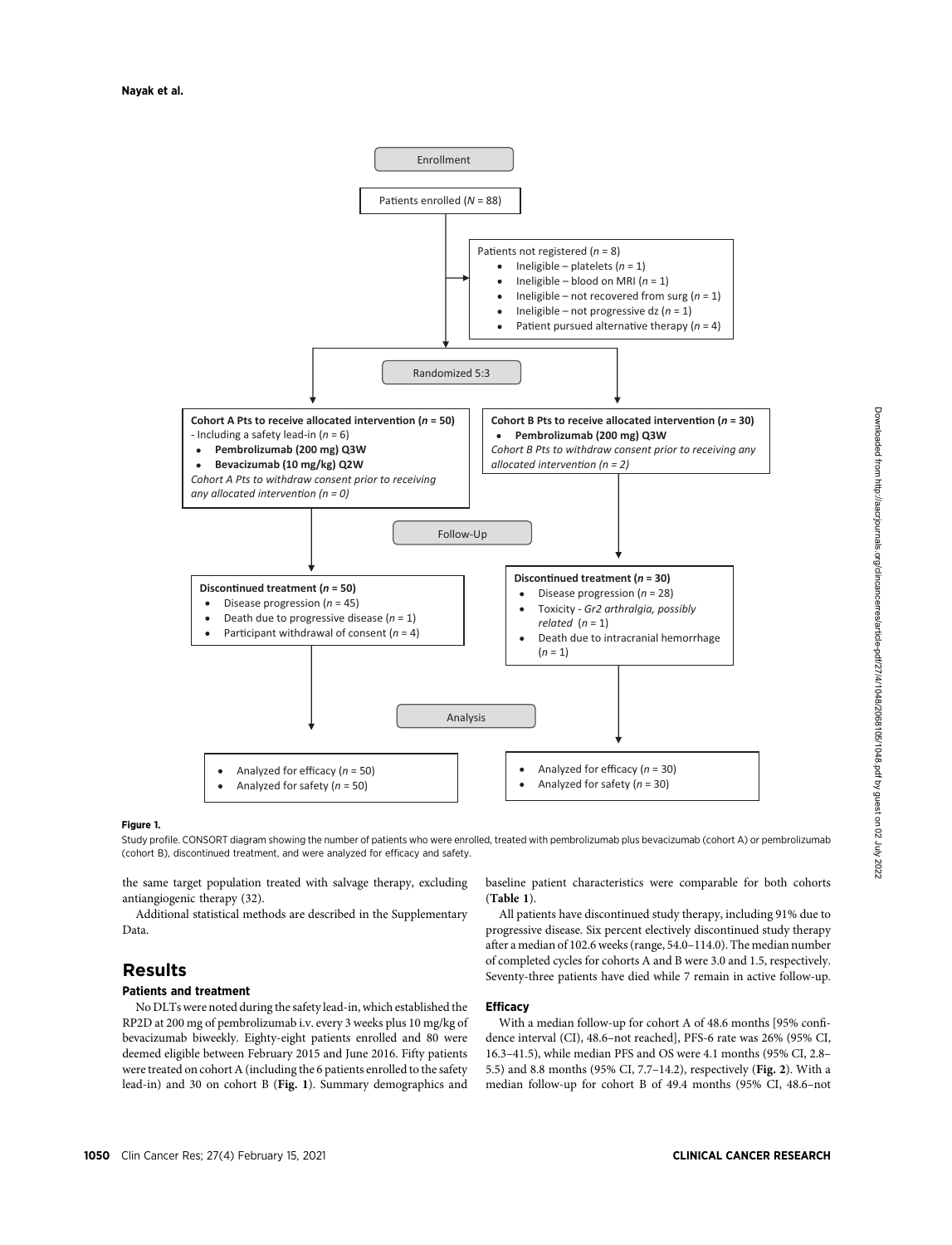| 52 (42-59)<br>55 (42-62)<br>53 (42-60)<br>Median age (years, IQR)<br>41 (82.0)<br>26 (86.7)<br>67 (83.8)<br><65 years (%)<br>$\geq 65$ years (%)<br>9(18.0)<br>4(13.3)<br>13 (16.2)<br>Gender, male (%)<br>35 (70.0)<br>19 (63.3)<br>54 (67.5)<br>Diagnosis at enrollment<br>GBM<br>50 (100)<br>30 (100)<br>80 (100)<br>GS<br>0(0)<br>0(0)<br>0(0)<br>KPS (%)<br>26 (52.0)<br>13 (43.4)<br>39 (48.8)<br>$90 - 100$<br>17 (34.0)<br>16 (53.3)<br>33 (41.2)<br>80<br>70<br>7(14.0)<br>1(3.3)<br>8(10.0)<br># prior PD<br>1<br>35 (70.0)<br>24 (80.0)<br>59 (73.8)<br>2<br>15 (30.0)<br>6(20.0)<br>21 (26.2)<br>Resection prior to study<br>6(12.0)<br>7(23.3)<br>13 (16.2)<br>Gross total<br>2(4.0)<br>2(6.7)<br>4(5.0)<br>Subtotal<br>1(2.0)<br>5(16.7)<br>6(7.5)<br><b>Biopsy</b><br>Not done<br>41 (82.0)<br>16 (53.3)<br>57 (71.2)<br>Initial glioma diagnosis<br>Grade II glioma<br>2(2.5)<br>1(2.0)<br>1(3.3)<br>2(4.0)<br>5(16.7)<br>7(8.8)<br>Grade III glioma<br>Grade IV glioma<br>47 (94.0)<br>24 (80.0)<br>71 (88.8)<br>Dexamethasone use<br>12 (24.0)<br>7(23.3)<br>19 (23.8)<br>At study entry<br>Required initiation after<br>5/38 (13.2)<br>5/23(21.7)<br>10/61(16.4)<br>study start<br>Required increase after<br>0/12(0)<br>1/7(14.3)<br>1/19(5.3)<br>study start<br>Mean time from initial GBM<br>75.9 (70.9)<br>85.0 (78.2)<br>79.3 (73.4)<br>diagnosis to enrollment<br>in weeks (SD)<br><b>MGMT</b> status<br>Methylated<br>20 (40.0)<br>9(30.0)<br>29 (36.2)<br>17 (34.0)<br>10 (33.3)<br>27 (33.8)<br>Unmethylated<br>13 (26.0)<br>11(36.7)<br>24 (30.0)<br>Unknown<br><b>IDH1</b> status<br>Mutant<br>8(16.0)<br>4 (13.3)<br>12 (15.0)<br>35 (70.0)<br>21 (70.0)<br>56 (70.0)<br>Wild-type<br>7(14.0)<br>5(16.7)<br>12 (15.0)<br>Unknown<br>Tumor source for immunocorrelatives<br>31 (62.0)<br>46 (57.5)<br>Archival<br>15(50.0)<br>15 (30.0)<br>11(36.7)<br>Relapse<br>26 (32.5)<br>None<br>4(8.0)<br>4 (13.3)<br>8 (10.0)<br>PD-L1 expression<br>Present<br>22 (44.0)<br>9(30.0)<br>31 (38.8)<br>Absent<br>23 (46.0)<br>16 (53.3)<br>39 (48.8)<br>Not done<br>5(10.0)<br>5(16.7)<br>10(12.5)<br>TIL density<br>$0 - 1$<br>25 (50.0)<br>10(33.3)<br>35 (43.8)<br>$2 - 3$<br>20 (40.0)<br>15 (50.0)<br>35 (43.8)<br>5(10.0)<br>Not done<br>5(16.7)<br>10(12.5)<br>Inflammatory gene expression signature<br>$\ge -0.3$<br>4(8.0)<br>6(20.0)<br>10 (12.5)<br>$<-0.3$<br>36 (72.0)<br>17 (56.7)<br>53 (66.3)<br>Not done<br>10(20.0)<br>7(23.3)<br>17 (21.3)<br># study cycles completed<br>Median (IQR)<br>$3.0(2.0-4.0)$<br>$1.5(1.0-3.0)$<br>Reason off study<br>PD<br>45 (90.0)<br>28 (93.3)<br>73 (91.3) | <b>Characteristic</b> | <b>Cohort A:</b><br>P+B<br>$(n = 50)$ | <b>Cohort B:</b><br>P alone<br>$(n = 30)$ | Total<br>$(n = 80)$ |
|-------------------------------------------------------------------------------------------------------------------------------------------------------------------------------------------------------------------------------------------------------------------------------------------------------------------------------------------------------------------------------------------------------------------------------------------------------------------------------------------------------------------------------------------------------------------------------------------------------------------------------------------------------------------------------------------------------------------------------------------------------------------------------------------------------------------------------------------------------------------------------------------------------------------------------------------------------------------------------------------------------------------------------------------------------------------------------------------------------------------------------------------------------------------------------------------------------------------------------------------------------------------------------------------------------------------------------------------------------------------------------------------------------------------------------------------------------------------------------------------------------------------------------------------------------------------------------------------------------------------------------------------------------------------------------------------------------------------------------------------------------------------------------------------------------------------------------------------------------------------------------------------------------------------------------------------------------------------------------------------------------------------------------------------------------------------------------------------------------------------------------------------------------------------------------------------------------------------------------------------------------------------------------------------------------------------------------------------------------------------------------------------------------------------------------------------------------------------------------------------------------------------------------------------------------------------------------------------------------------------------------------|-----------------------|---------------------------------------|-------------------------------------------|---------------------|
|                                                                                                                                                                                                                                                                                                                                                                                                                                                                                                                                                                                                                                                                                                                                                                                                                                                                                                                                                                                                                                                                                                                                                                                                                                                                                                                                                                                                                                                                                                                                                                                                                                                                                                                                                                                                                                                                                                                                                                                                                                                                                                                                                                                                                                                                                                                                                                                                                                                                                                                                                                                                                                     |                       |                                       |                                           |                     |
|                                                                                                                                                                                                                                                                                                                                                                                                                                                                                                                                                                                                                                                                                                                                                                                                                                                                                                                                                                                                                                                                                                                                                                                                                                                                                                                                                                                                                                                                                                                                                                                                                                                                                                                                                                                                                                                                                                                                                                                                                                                                                                                                                                                                                                                                                                                                                                                                                                                                                                                                                                                                                                     |                       |                                       |                                           |                     |
|                                                                                                                                                                                                                                                                                                                                                                                                                                                                                                                                                                                                                                                                                                                                                                                                                                                                                                                                                                                                                                                                                                                                                                                                                                                                                                                                                                                                                                                                                                                                                                                                                                                                                                                                                                                                                                                                                                                                                                                                                                                                                                                                                                                                                                                                                                                                                                                                                                                                                                                                                                                                                                     |                       |                                       |                                           |                     |
|                                                                                                                                                                                                                                                                                                                                                                                                                                                                                                                                                                                                                                                                                                                                                                                                                                                                                                                                                                                                                                                                                                                                                                                                                                                                                                                                                                                                                                                                                                                                                                                                                                                                                                                                                                                                                                                                                                                                                                                                                                                                                                                                                                                                                                                                                                                                                                                                                                                                                                                                                                                                                                     |                       |                                       |                                           |                     |
|                                                                                                                                                                                                                                                                                                                                                                                                                                                                                                                                                                                                                                                                                                                                                                                                                                                                                                                                                                                                                                                                                                                                                                                                                                                                                                                                                                                                                                                                                                                                                                                                                                                                                                                                                                                                                                                                                                                                                                                                                                                                                                                                                                                                                                                                                                                                                                                                                                                                                                                                                                                                                                     |                       |                                       |                                           |                     |
|                                                                                                                                                                                                                                                                                                                                                                                                                                                                                                                                                                                                                                                                                                                                                                                                                                                                                                                                                                                                                                                                                                                                                                                                                                                                                                                                                                                                                                                                                                                                                                                                                                                                                                                                                                                                                                                                                                                                                                                                                                                                                                                                                                                                                                                                                                                                                                                                                                                                                                                                                                                                                                     |                       |                                       |                                           |                     |
|                                                                                                                                                                                                                                                                                                                                                                                                                                                                                                                                                                                                                                                                                                                                                                                                                                                                                                                                                                                                                                                                                                                                                                                                                                                                                                                                                                                                                                                                                                                                                                                                                                                                                                                                                                                                                                                                                                                                                                                                                                                                                                                                                                                                                                                                                                                                                                                                                                                                                                                                                                                                                                     |                       |                                       |                                           |                     |
|                                                                                                                                                                                                                                                                                                                                                                                                                                                                                                                                                                                                                                                                                                                                                                                                                                                                                                                                                                                                                                                                                                                                                                                                                                                                                                                                                                                                                                                                                                                                                                                                                                                                                                                                                                                                                                                                                                                                                                                                                                                                                                                                                                                                                                                                                                                                                                                                                                                                                                                                                                                                                                     |                       |                                       |                                           |                     |
|                                                                                                                                                                                                                                                                                                                                                                                                                                                                                                                                                                                                                                                                                                                                                                                                                                                                                                                                                                                                                                                                                                                                                                                                                                                                                                                                                                                                                                                                                                                                                                                                                                                                                                                                                                                                                                                                                                                                                                                                                                                                                                                                                                                                                                                                                                                                                                                                                                                                                                                                                                                                                                     |                       |                                       |                                           |                     |
|                                                                                                                                                                                                                                                                                                                                                                                                                                                                                                                                                                                                                                                                                                                                                                                                                                                                                                                                                                                                                                                                                                                                                                                                                                                                                                                                                                                                                                                                                                                                                                                                                                                                                                                                                                                                                                                                                                                                                                                                                                                                                                                                                                                                                                                                                                                                                                                                                                                                                                                                                                                                                                     |                       |                                       |                                           |                     |
|                                                                                                                                                                                                                                                                                                                                                                                                                                                                                                                                                                                                                                                                                                                                                                                                                                                                                                                                                                                                                                                                                                                                                                                                                                                                                                                                                                                                                                                                                                                                                                                                                                                                                                                                                                                                                                                                                                                                                                                                                                                                                                                                                                                                                                                                                                                                                                                                                                                                                                                                                                                                                                     |                       |                                       |                                           |                     |
|                                                                                                                                                                                                                                                                                                                                                                                                                                                                                                                                                                                                                                                                                                                                                                                                                                                                                                                                                                                                                                                                                                                                                                                                                                                                                                                                                                                                                                                                                                                                                                                                                                                                                                                                                                                                                                                                                                                                                                                                                                                                                                                                                                                                                                                                                                                                                                                                                                                                                                                                                                                                                                     |                       |                                       |                                           |                     |
|                                                                                                                                                                                                                                                                                                                                                                                                                                                                                                                                                                                                                                                                                                                                                                                                                                                                                                                                                                                                                                                                                                                                                                                                                                                                                                                                                                                                                                                                                                                                                                                                                                                                                                                                                                                                                                                                                                                                                                                                                                                                                                                                                                                                                                                                                                                                                                                                                                                                                                                                                                                                                                     |                       |                                       |                                           |                     |
|                                                                                                                                                                                                                                                                                                                                                                                                                                                                                                                                                                                                                                                                                                                                                                                                                                                                                                                                                                                                                                                                                                                                                                                                                                                                                                                                                                                                                                                                                                                                                                                                                                                                                                                                                                                                                                                                                                                                                                                                                                                                                                                                                                                                                                                                                                                                                                                                                                                                                                                                                                                                                                     |                       |                                       |                                           |                     |
|                                                                                                                                                                                                                                                                                                                                                                                                                                                                                                                                                                                                                                                                                                                                                                                                                                                                                                                                                                                                                                                                                                                                                                                                                                                                                                                                                                                                                                                                                                                                                                                                                                                                                                                                                                                                                                                                                                                                                                                                                                                                                                                                                                                                                                                                                                                                                                                                                                                                                                                                                                                                                                     |                       |                                       |                                           |                     |
|                                                                                                                                                                                                                                                                                                                                                                                                                                                                                                                                                                                                                                                                                                                                                                                                                                                                                                                                                                                                                                                                                                                                                                                                                                                                                                                                                                                                                                                                                                                                                                                                                                                                                                                                                                                                                                                                                                                                                                                                                                                                                                                                                                                                                                                                                                                                                                                                                                                                                                                                                                                                                                     |                       |                                       |                                           |                     |
|                                                                                                                                                                                                                                                                                                                                                                                                                                                                                                                                                                                                                                                                                                                                                                                                                                                                                                                                                                                                                                                                                                                                                                                                                                                                                                                                                                                                                                                                                                                                                                                                                                                                                                                                                                                                                                                                                                                                                                                                                                                                                                                                                                                                                                                                                                                                                                                                                                                                                                                                                                                                                                     |                       |                                       |                                           |                     |
|                                                                                                                                                                                                                                                                                                                                                                                                                                                                                                                                                                                                                                                                                                                                                                                                                                                                                                                                                                                                                                                                                                                                                                                                                                                                                                                                                                                                                                                                                                                                                                                                                                                                                                                                                                                                                                                                                                                                                                                                                                                                                                                                                                                                                                                                                                                                                                                                                                                                                                                                                                                                                                     |                       |                                       |                                           |                     |
|                                                                                                                                                                                                                                                                                                                                                                                                                                                                                                                                                                                                                                                                                                                                                                                                                                                                                                                                                                                                                                                                                                                                                                                                                                                                                                                                                                                                                                                                                                                                                                                                                                                                                                                                                                                                                                                                                                                                                                                                                                                                                                                                                                                                                                                                                                                                                                                                                                                                                                                                                                                                                                     |                       |                                       |                                           |                     |
|                                                                                                                                                                                                                                                                                                                                                                                                                                                                                                                                                                                                                                                                                                                                                                                                                                                                                                                                                                                                                                                                                                                                                                                                                                                                                                                                                                                                                                                                                                                                                                                                                                                                                                                                                                                                                                                                                                                                                                                                                                                                                                                                                                                                                                                                                                                                                                                                                                                                                                                                                                                                                                     |                       |                                       |                                           |                     |
|                                                                                                                                                                                                                                                                                                                                                                                                                                                                                                                                                                                                                                                                                                                                                                                                                                                                                                                                                                                                                                                                                                                                                                                                                                                                                                                                                                                                                                                                                                                                                                                                                                                                                                                                                                                                                                                                                                                                                                                                                                                                                                                                                                                                                                                                                                                                                                                                                                                                                                                                                                                                                                     |                       |                                       |                                           |                     |
|                                                                                                                                                                                                                                                                                                                                                                                                                                                                                                                                                                                                                                                                                                                                                                                                                                                                                                                                                                                                                                                                                                                                                                                                                                                                                                                                                                                                                                                                                                                                                                                                                                                                                                                                                                                                                                                                                                                                                                                                                                                                                                                                                                                                                                                                                                                                                                                                                                                                                                                                                                                                                                     |                       |                                       |                                           |                     |
|                                                                                                                                                                                                                                                                                                                                                                                                                                                                                                                                                                                                                                                                                                                                                                                                                                                                                                                                                                                                                                                                                                                                                                                                                                                                                                                                                                                                                                                                                                                                                                                                                                                                                                                                                                                                                                                                                                                                                                                                                                                                                                                                                                                                                                                                                                                                                                                                                                                                                                                                                                                                                                     |                       |                                       |                                           |                     |
|                                                                                                                                                                                                                                                                                                                                                                                                                                                                                                                                                                                                                                                                                                                                                                                                                                                                                                                                                                                                                                                                                                                                                                                                                                                                                                                                                                                                                                                                                                                                                                                                                                                                                                                                                                                                                                                                                                                                                                                                                                                                                                                                                                                                                                                                                                                                                                                                                                                                                                                                                                                                                                     |                       |                                       |                                           |                     |
|                                                                                                                                                                                                                                                                                                                                                                                                                                                                                                                                                                                                                                                                                                                                                                                                                                                                                                                                                                                                                                                                                                                                                                                                                                                                                                                                                                                                                                                                                                                                                                                                                                                                                                                                                                                                                                                                                                                                                                                                                                                                                                                                                                                                                                                                                                                                                                                                                                                                                                                                                                                                                                     |                       |                                       |                                           |                     |
|                                                                                                                                                                                                                                                                                                                                                                                                                                                                                                                                                                                                                                                                                                                                                                                                                                                                                                                                                                                                                                                                                                                                                                                                                                                                                                                                                                                                                                                                                                                                                                                                                                                                                                                                                                                                                                                                                                                                                                                                                                                                                                                                                                                                                                                                                                                                                                                                                                                                                                                                                                                                                                     |                       |                                       |                                           |                     |
|                                                                                                                                                                                                                                                                                                                                                                                                                                                                                                                                                                                                                                                                                                                                                                                                                                                                                                                                                                                                                                                                                                                                                                                                                                                                                                                                                                                                                                                                                                                                                                                                                                                                                                                                                                                                                                                                                                                                                                                                                                                                                                                                                                                                                                                                                                                                                                                                                                                                                                                                                                                                                                     |                       |                                       |                                           |                     |
|                                                                                                                                                                                                                                                                                                                                                                                                                                                                                                                                                                                                                                                                                                                                                                                                                                                                                                                                                                                                                                                                                                                                                                                                                                                                                                                                                                                                                                                                                                                                                                                                                                                                                                                                                                                                                                                                                                                                                                                                                                                                                                                                                                                                                                                                                                                                                                                                                                                                                                                                                                                                                                     |                       |                                       |                                           |                     |
|                                                                                                                                                                                                                                                                                                                                                                                                                                                                                                                                                                                                                                                                                                                                                                                                                                                                                                                                                                                                                                                                                                                                                                                                                                                                                                                                                                                                                                                                                                                                                                                                                                                                                                                                                                                                                                                                                                                                                                                                                                                                                                                                                                                                                                                                                                                                                                                                                                                                                                                                                                                                                                     |                       |                                       |                                           |                     |
|                                                                                                                                                                                                                                                                                                                                                                                                                                                                                                                                                                                                                                                                                                                                                                                                                                                                                                                                                                                                                                                                                                                                                                                                                                                                                                                                                                                                                                                                                                                                                                                                                                                                                                                                                                                                                                                                                                                                                                                                                                                                                                                                                                                                                                                                                                                                                                                                                                                                                                                                                                                                                                     |                       |                                       |                                           |                     |
|                                                                                                                                                                                                                                                                                                                                                                                                                                                                                                                                                                                                                                                                                                                                                                                                                                                                                                                                                                                                                                                                                                                                                                                                                                                                                                                                                                                                                                                                                                                                                                                                                                                                                                                                                                                                                                                                                                                                                                                                                                                                                                                                                                                                                                                                                                                                                                                                                                                                                                                                                                                                                                     |                       |                                       |                                           |                     |
|                                                                                                                                                                                                                                                                                                                                                                                                                                                                                                                                                                                                                                                                                                                                                                                                                                                                                                                                                                                                                                                                                                                                                                                                                                                                                                                                                                                                                                                                                                                                                                                                                                                                                                                                                                                                                                                                                                                                                                                                                                                                                                                                                                                                                                                                                                                                                                                                                                                                                                                                                                                                                                     |                       |                                       |                                           |                     |
|                                                                                                                                                                                                                                                                                                                                                                                                                                                                                                                                                                                                                                                                                                                                                                                                                                                                                                                                                                                                                                                                                                                                                                                                                                                                                                                                                                                                                                                                                                                                                                                                                                                                                                                                                                                                                                                                                                                                                                                                                                                                                                                                                                                                                                                                                                                                                                                                                                                                                                                                                                                                                                     |                       |                                       |                                           |                     |
|                                                                                                                                                                                                                                                                                                                                                                                                                                                                                                                                                                                                                                                                                                                                                                                                                                                                                                                                                                                                                                                                                                                                                                                                                                                                                                                                                                                                                                                                                                                                                                                                                                                                                                                                                                                                                                                                                                                                                                                                                                                                                                                                                                                                                                                                                                                                                                                                                                                                                                                                                                                                                                     |                       |                                       |                                           |                     |
|                                                                                                                                                                                                                                                                                                                                                                                                                                                                                                                                                                                                                                                                                                                                                                                                                                                                                                                                                                                                                                                                                                                                                                                                                                                                                                                                                                                                                                                                                                                                                                                                                                                                                                                                                                                                                                                                                                                                                                                                                                                                                                                                                                                                                                                                                                                                                                                                                                                                                                                                                                                                                                     |                       |                                       |                                           |                     |
|                                                                                                                                                                                                                                                                                                                                                                                                                                                                                                                                                                                                                                                                                                                                                                                                                                                                                                                                                                                                                                                                                                                                                                                                                                                                                                                                                                                                                                                                                                                                                                                                                                                                                                                                                                                                                                                                                                                                                                                                                                                                                                                                                                                                                                                                                                                                                                                                                                                                                                                                                                                                                                     |                       |                                       |                                           |                     |
|                                                                                                                                                                                                                                                                                                                                                                                                                                                                                                                                                                                                                                                                                                                                                                                                                                                                                                                                                                                                                                                                                                                                                                                                                                                                                                                                                                                                                                                                                                                                                                                                                                                                                                                                                                                                                                                                                                                                                                                                                                                                                                                                                                                                                                                                                                                                                                                                                                                                                                                                                                                                                                     |                       |                                       |                                           |                     |
|                                                                                                                                                                                                                                                                                                                                                                                                                                                                                                                                                                                                                                                                                                                                                                                                                                                                                                                                                                                                                                                                                                                                                                                                                                                                                                                                                                                                                                                                                                                                                                                                                                                                                                                                                                                                                                                                                                                                                                                                                                                                                                                                                                                                                                                                                                                                                                                                                                                                                                                                                                                                                                     |                       |                                       |                                           |                     |
|                                                                                                                                                                                                                                                                                                                                                                                                                                                                                                                                                                                                                                                                                                                                                                                                                                                                                                                                                                                                                                                                                                                                                                                                                                                                                                                                                                                                                                                                                                                                                                                                                                                                                                                                                                                                                                                                                                                                                                                                                                                                                                                                                                                                                                                                                                                                                                                                                                                                                                                                                                                                                                     |                       |                                       |                                           |                     |
|                                                                                                                                                                                                                                                                                                                                                                                                                                                                                                                                                                                                                                                                                                                                                                                                                                                                                                                                                                                                                                                                                                                                                                                                                                                                                                                                                                                                                                                                                                                                                                                                                                                                                                                                                                                                                                                                                                                                                                                                                                                                                                                                                                                                                                                                                                                                                                                                                                                                                                                                                                                                                                     |                       |                                       |                                           |                     |
|                                                                                                                                                                                                                                                                                                                                                                                                                                                                                                                                                                                                                                                                                                                                                                                                                                                                                                                                                                                                                                                                                                                                                                                                                                                                                                                                                                                                                                                                                                                                                                                                                                                                                                                                                                                                                                                                                                                                                                                                                                                                                                                                                                                                                                                                                                                                                                                                                                                                                                                                                                                                                                     |                       |                                       |                                           |                     |
|                                                                                                                                                                                                                                                                                                                                                                                                                                                                                                                                                                                                                                                                                                                                                                                                                                                                                                                                                                                                                                                                                                                                                                                                                                                                                                                                                                                                                                                                                                                                                                                                                                                                                                                                                                                                                                                                                                                                                                                                                                                                                                                                                                                                                                                                                                                                                                                                                                                                                                                                                                                                                                     |                       |                                       |                                           |                     |
|                                                                                                                                                                                                                                                                                                                                                                                                                                                                                                                                                                                                                                                                                                                                                                                                                                                                                                                                                                                                                                                                                                                                                                                                                                                                                                                                                                                                                                                                                                                                                                                                                                                                                                                                                                                                                                                                                                                                                                                                                                                                                                                                                                                                                                                                                                                                                                                                                                                                                                                                                                                                                                     |                       |                                       |                                           |                     |
|                                                                                                                                                                                                                                                                                                                                                                                                                                                                                                                                                                                                                                                                                                                                                                                                                                                                                                                                                                                                                                                                                                                                                                                                                                                                                                                                                                                                                                                                                                                                                                                                                                                                                                                                                                                                                                                                                                                                                                                                                                                                                                                                                                                                                                                                                                                                                                                                                                                                                                                                                                                                                                     |                       |                                       |                                           |                     |
|                                                                                                                                                                                                                                                                                                                                                                                                                                                                                                                                                                                                                                                                                                                                                                                                                                                                                                                                                                                                                                                                                                                                                                                                                                                                                                                                                                                                                                                                                                                                                                                                                                                                                                                                                                                                                                                                                                                                                                                                                                                                                                                                                                                                                                                                                                                                                                                                                                                                                                                                                                                                                                     |                       |                                       |                                           |                     |
|                                                                                                                                                                                                                                                                                                                                                                                                                                                                                                                                                                                                                                                                                                                                                                                                                                                                                                                                                                                                                                                                                                                                                                                                                                                                                                                                                                                                                                                                                                                                                                                                                                                                                                                                                                                                                                                                                                                                                                                                                                                                                                                                                                                                                                                                                                                                                                                                                                                                                                                                                                                                                                     |                       |                                       |                                           |                     |
|                                                                                                                                                                                                                                                                                                                                                                                                                                                                                                                                                                                                                                                                                                                                                                                                                                                                                                                                                                                                                                                                                                                                                                                                                                                                                                                                                                                                                                                                                                                                                                                                                                                                                                                                                                                                                                                                                                                                                                                                                                                                                                                                                                                                                                                                                                                                                                                                                                                                                                                                                                                                                                     |                       |                                       |                                           |                     |
|                                                                                                                                                                                                                                                                                                                                                                                                                                                                                                                                                                                                                                                                                                                                                                                                                                                                                                                                                                                                                                                                                                                                                                                                                                                                                                                                                                                                                                                                                                                                                                                                                                                                                                                                                                                                                                                                                                                                                                                                                                                                                                                                                                                                                                                                                                                                                                                                                                                                                                                                                                                                                                     |                       |                                       |                                           |                     |
|                                                                                                                                                                                                                                                                                                                                                                                                                                                                                                                                                                                                                                                                                                                                                                                                                                                                                                                                                                                                                                                                                                                                                                                                                                                                                                                                                                                                                                                                                                                                                                                                                                                                                                                                                                                                                                                                                                                                                                                                                                                                                                                                                                                                                                                                                                                                                                                                                                                                                                                                                                                                                                     |                       |                                       |                                           |                     |
|                                                                                                                                                                                                                                                                                                                                                                                                                                                                                                                                                                                                                                                                                                                                                                                                                                                                                                                                                                                                                                                                                                                                                                                                                                                                                                                                                                                                                                                                                                                                                                                                                                                                                                                                                                                                                                                                                                                                                                                                                                                                                                                                                                                                                                                                                                                                                                                                                                                                                                                                                                                                                                     |                       |                                       |                                           |                     |
|                                                                                                                                                                                                                                                                                                                                                                                                                                                                                                                                                                                                                                                                                                                                                                                                                                                                                                                                                                                                                                                                                                                                                                                                                                                                                                                                                                                                                                                                                                                                                                                                                                                                                                                                                                                                                                                                                                                                                                                                                                                                                                                                                                                                                                                                                                                                                                                                                                                                                                                                                                                                                                     |                       |                                       |                                           |                     |
|                                                                                                                                                                                                                                                                                                                                                                                                                                                                                                                                                                                                                                                                                                                                                                                                                                                                                                                                                                                                                                                                                                                                                                                                                                                                                                                                                                                                                                                                                                                                                                                                                                                                                                                                                                                                                                                                                                                                                                                                                                                                                                                                                                                                                                                                                                                                                                                                                                                                                                                                                                                                                                     |                       |                                       |                                           |                     |
|                                                                                                                                                                                                                                                                                                                                                                                                                                                                                                                                                                                                                                                                                                                                                                                                                                                                                                                                                                                                                                                                                                                                                                                                                                                                                                                                                                                                                                                                                                                                                                                                                                                                                                                                                                                                                                                                                                                                                                                                                                                                                                                                                                                                                                                                                                                                                                                                                                                                                                                                                                                                                                     |                       |                                       |                                           |                     |
|                                                                                                                                                                                                                                                                                                                                                                                                                                                                                                                                                                                                                                                                                                                                                                                                                                                                                                                                                                                                                                                                                                                                                                                                                                                                                                                                                                                                                                                                                                                                                                                                                                                                                                                                                                                                                                                                                                                                                                                                                                                                                                                                                                                                                                                                                                                                                                                                                                                                                                                                                                                                                                     |                       |                                       |                                           |                     |
|                                                                                                                                                                                                                                                                                                                                                                                                                                                                                                                                                                                                                                                                                                                                                                                                                                                                                                                                                                                                                                                                                                                                                                                                                                                                                                                                                                                                                                                                                                                                                                                                                                                                                                                                                                                                                                                                                                                                                                                                                                                                                                                                                                                                                                                                                                                                                                                                                                                                                                                                                                                                                                     |                       |                                       |                                           |                     |
|                                                                                                                                                                                                                                                                                                                                                                                                                                                                                                                                                                                                                                                                                                                                                                                                                                                                                                                                                                                                                                                                                                                                                                                                                                                                                                                                                                                                                                                                                                                                                                                                                                                                                                                                                                                                                                                                                                                                                                                                                                                                                                                                                                                                                                                                                                                                                                                                                                                                                                                                                                                                                                     |                       |                                       |                                           |                     |
|                                                                                                                                                                                                                                                                                                                                                                                                                                                                                                                                                                                                                                                                                                                                                                                                                                                                                                                                                                                                                                                                                                                                                                                                                                                                                                                                                                                                                                                                                                                                                                                                                                                                                                                                                                                                                                                                                                                                                                                                                                                                                                                                                                                                                                                                                                                                                                                                                                                                                                                                                                                                                                     |                       |                                       |                                           | $2.0(1.0-4.0)$      |
|                                                                                                                                                                                                                                                                                                                                                                                                                                                                                                                                                                                                                                                                                                                                                                                                                                                                                                                                                                                                                                                                                                                                                                                                                                                                                                                                                                                                                                                                                                                                                                                                                                                                                                                                                                                                                                                                                                                                                                                                                                                                                                                                                                                                                                                                                                                                                                                                                                                                                                                                                                                                                                     |                       |                                       |                                           |                     |
|                                                                                                                                                                                                                                                                                                                                                                                                                                                                                                                                                                                                                                                                                                                                                                                                                                                                                                                                                                                                                                                                                                                                                                                                                                                                                                                                                                                                                                                                                                                                                                                                                                                                                                                                                                                                                                                                                                                                                                                                                                                                                                                                                                                                                                                                                                                                                                                                                                                                                                                                                                                                                                     |                       |                                       |                                           |                     |

Table 1. Patient characteristics and study disposition<sup>a</sup>.

Table 1. Patient characteristics and study disposition<sup>a</sup>. (Cont'd)

| <b>Characteristic</b> | <b>Cohort A:</b><br>$P + B$<br>$(n = 50)$ | Cohort B:<br>P alone<br>$(n = 30)$ | Total<br>$(n = 80)$ |  |
|-----------------------|-------------------------------------------|------------------------------------|---------------------|--|
| Toxicity              | 0(0)                                      | 1(3.3)                             | 1(1.2)              |  |
| Consent withdrawal    | 4(8.0)                                    | 0(0)                               | 4(4.9)              |  |
| Death                 | 1(2.0)                                    | 1(3.3)                             | 2(2.4)              |  |
| Current status        |                                           |                                    |                     |  |
| Dead                  | 45 (90.0)                                 | 28 (93.3)                          | 73 (91.2)           |  |
| Alive                 | 5(10.0)                                   | 2(6.7)                             | 7(8.8)              |  |

Abbreviations: B, bevacizumab; GBM, glioblastoma; GS, gliosarcoma; IDH1, isocitrate dehydrogenase 1; IQR, interquartile range; KPS, Karnofsky performance score; MGMT, methylguanine methyltransferase; P, pembrolizumab; PD, progressive disease; PD-L1, programmed death-ligand 1; SD, standard deviation; TIL, tumor-infiltrating lymphocytes.

aPercents are correct for denominators in each cell.

reached), the PFS-6 rate was 6.7% (95% CI, 1.7–25.4), while the median PFS and OS were 1.43 months (95% CI, 1.4–2.7) and 10.3 months (95% CI, 8.5–12.5), respectively.

Maturity of follow-up allowed for detection of a possible "tail of the curve" for OS which was not observed for either study cohort. Ten patients, all on cohort A (20.0%), achieved a radiographic response by RANO criteria including nine partial responses and one complete response. Most responses occurred in patients not receiving dexamethasone (90%), were treated at first progression (80%), or had an IDH1 wild-type tumor (90%). Age, MGMT methylation, and tumor location were not associated with response. The median duration of radiographic response was 48 weeks (range,  $10.9-174.4+$ ). A summary of univariate factors and association with OS are summarized in Fig. 3. Poor survival was associated with baseline dexamethasone use  $(HR =$ 3.27; 95% CI, 1.6–6.7) for cohort A and IDH1 mutation (HR =  $6.4$ ; 95% CI, 1.7–23.3) or lack of MGMT promoter methylation (HR =  $3.4$ ; 95%) CI, 1.1–10.5) for cohort B. Median OS for patients on baseline dexamethasone versus not for cohort A were 6.23 months (95% CI, 4.44–NA) and 12.8 (95% CI, 8.25–17.4;  $P = 0.0011$ ), respectively. No difference in OS ( $P = 0.777$ ) was observed among cohort B patients when stratified by baseline dexamethasone use. A trend for worse OS was also associated with enrollment at second relapse for cohort A but did not reach statistical significance (HR =  $1.86$ ; 95% CI, 0.97-3.59).

## Safety

Most treatment-related adverse events (TRAE) were low grade (Table 2A), including immune-related adverse events (AE; Table 2B). No grade 5 TRAEs occurred. For cohort A, no grade 4 TRAEs occurred and hypertension was the most common grade 3 event (20%). For cohort B, a single grade 4 TRAE occurred and was cerebral edema that developed at tumor progression during a dexamethasone taper. Headache was the most common grade 3 event (10%). One patient who was treated on cohort B discontinued study therapy due to a TRAE (grade 2 arthralgia).

## Tumor immune biomarker analyses

Tumor was available from either original diagnosis (archival;  $n =$ 46; 58%) or relapse prior to study enrollment ( $n = 26$ ; 33%) for 72 patients (90%; Table 1). There was no difference in OS for patients with archival versus relapsed tumor samples ( $P = 0.34$ ). PD-L1 expression, detected in 31 tumors (39%), correlated with PFS for cohort B but not cohort A, and was not associated with OS for either cohort (Fig. 3). TIL density, which was low (IHC score 0–1) in 35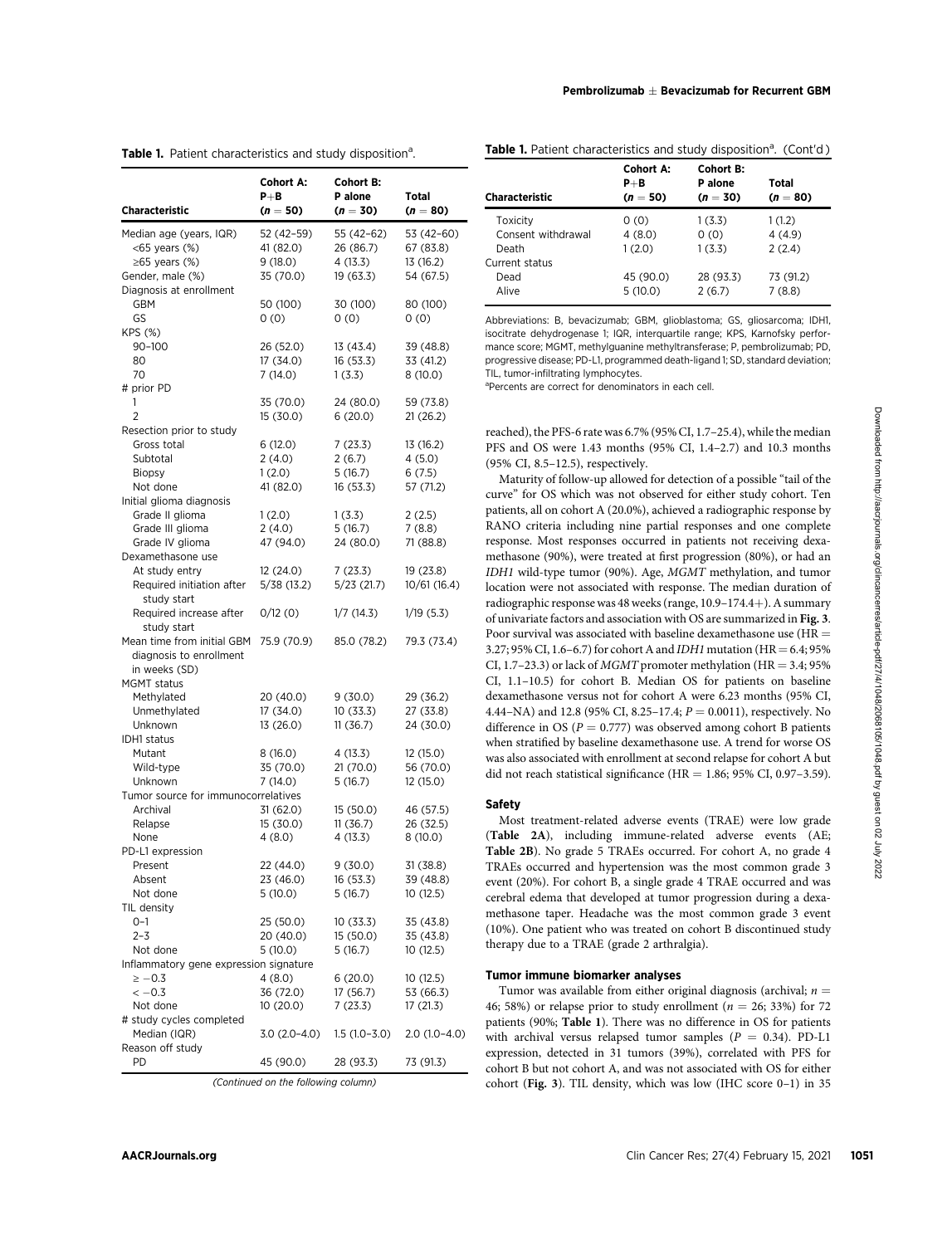

## Figure 2.

PFS and OS in all patients. A, The number of events; median PFS; PFS rates at 6, 12, and 18 months; and the Kaplan–Meier curve for PFS in all patients treated with nivolumab or nivolumab plus bevacizumab. B, The number of events; median OS; OS rates at 6, 12, and 18 months; and the Kaplan–Meier curve for OS per investigator assessment in patients treated with nivolumab or nivolumab plus bevacizumab. Symbols indicate censored observations. HRs and CIs were estimated using a Cox proportional hazards model. HR, hazard ratio; OS, overall survival; PFS, progression-free survival.

tumors (44%) and increased (IHC score 2–3) in 35 tumors (44%), was not associated with outcome for either cohort. Immune activation GEP was evaluable for 63 tumors (79%), including 40 (80%) from cohort A and 23 (77%) from cohort B. GEP scores below  $-0.3$  predict rapid progression with pembrolizumab whereas scores above  $-0.3$  associate with variable progression times including a higher likelihood of longer PFS (26, 28). Of note, 66% of our study patients had a GEP score below  $-0.3$ . The median GEP score was higher among relapsed compared with archival tumors but distributions were overlapping (Supplementary Fig. S1;  $P = 0.62$ ). Similarly, median GEP score trended higher with increased PD-L1 expression ( $P = 0.11$ ) and TIL score ( $P = 0.52$ )

but wide, overlapping distributions without statistical significance were observed (Supplementary Fig. S2A and S2B). For both cohorts, GEP score was not associated with ORR, PFS, or OS.

## Plasma biomarker analyses

Plasma samples were available from 32 cohort A (64%) and 19 cohort B patients (63%). Posttreatment (day 84), cohort A had decreased ANG-2 and VEGF levels and increased PlGF levels, whereas no significant changes were noted for cohort B (Supplementary Table S1). Baseline VEGF was higher for cohort A versus cohort B  $(P = 0.0052)$ . When evaluated for correlation with outcome, elevated baseline PlGF and sVEGFR1 for cohort B and posttreatment VEGF for cohort A correlated with poor OS (Supplementary Table S2).

## Integration of NANO

The overall NANO compliance rate for all visits was 94%. Seven patients (9%) lacked a baseline NANO evaluation and were excluded from NANO analyses. Fifteen patients (19%) lacked an end of treatment NANO evaluation. At baseline, 35 patients (43%) had a normal NANO examination. Two NANO domains (strength and language) accounted for most changes in neurologic function during study treatment. Eighteen patients (25%, 9 per cohort) met NANO criteria for progression, including 2 without radiographic progression. Three patients (4%, all in cohort A) had NANO response and SD by MRI; these patients survived between 13.0 and 49.6 months. NANO assessment before cycle 3 correlated with RANO response  $(P = 0.011)$  and change in either Karnofsky performance score (KPS;  $P = 0.002$ ) or dexamethasone requirement ( $P = 0.007$ ). Patients with NANO progression at this time point had poorer median survival (9.57 months) compared with those without NANO progression (10.65 months), but this trend did not achieve statistical significance ( $P = 0.2$ ).

# **Discussion**

Glioblastoma has emerged as a profoundly immunotherapy refractory tumor that likely reflects multiple, complementary mechanisms of tumor-induced immunosuppression (3, 33–36). VEGF, which is highly expressed in glioblastoma and drives angiogenesis, also contributes to tumor immunosuppression via multiple mechanisms (7, 37–43). Clinical benefit of bevacizumab to block VEGF for glioblastoma is limited to an improvement in PFS but not OS (4–6). Our study evaluated the hypothesis that concurrent VEGF blockade may enhance the antitumor activity of pembrolizumab for patients with recurrent glioblastoma. The rationale underlying our study hypothesis is based on extensive preclinical (8–11) and clinical (12–14) data in multiple cancer types that has led to the approval of five such combinations for extracranial malignancies in the past 18 months (15–18, 44).

Our study data demonstrate that standard dosing of bevacizumab and pembrolizumab in combination failed to improve both PFS or OS relative to bevacizumab monotherapy indicating that a definitive study randomizing patients to bevacizumab versus bevacizumab plus anti-PD-1 therapy is not indicated (2). Among patients who achieved a response, however, its duration was significantly longer than that associated with bevacizumab monotherapy. This observation aligns with recently reported data indicating that response to anti-PD-1 therapy with nivolumab, although noted in a small percentage of patients with recurrent glioblastoma, was of noteworthy duration (2). In addition, our study confirmed that single-agent anti-PD-1 therapy was ineffective for recurrent glioblastoma with most patients progressing rapidly, within two cycles of therapy (2).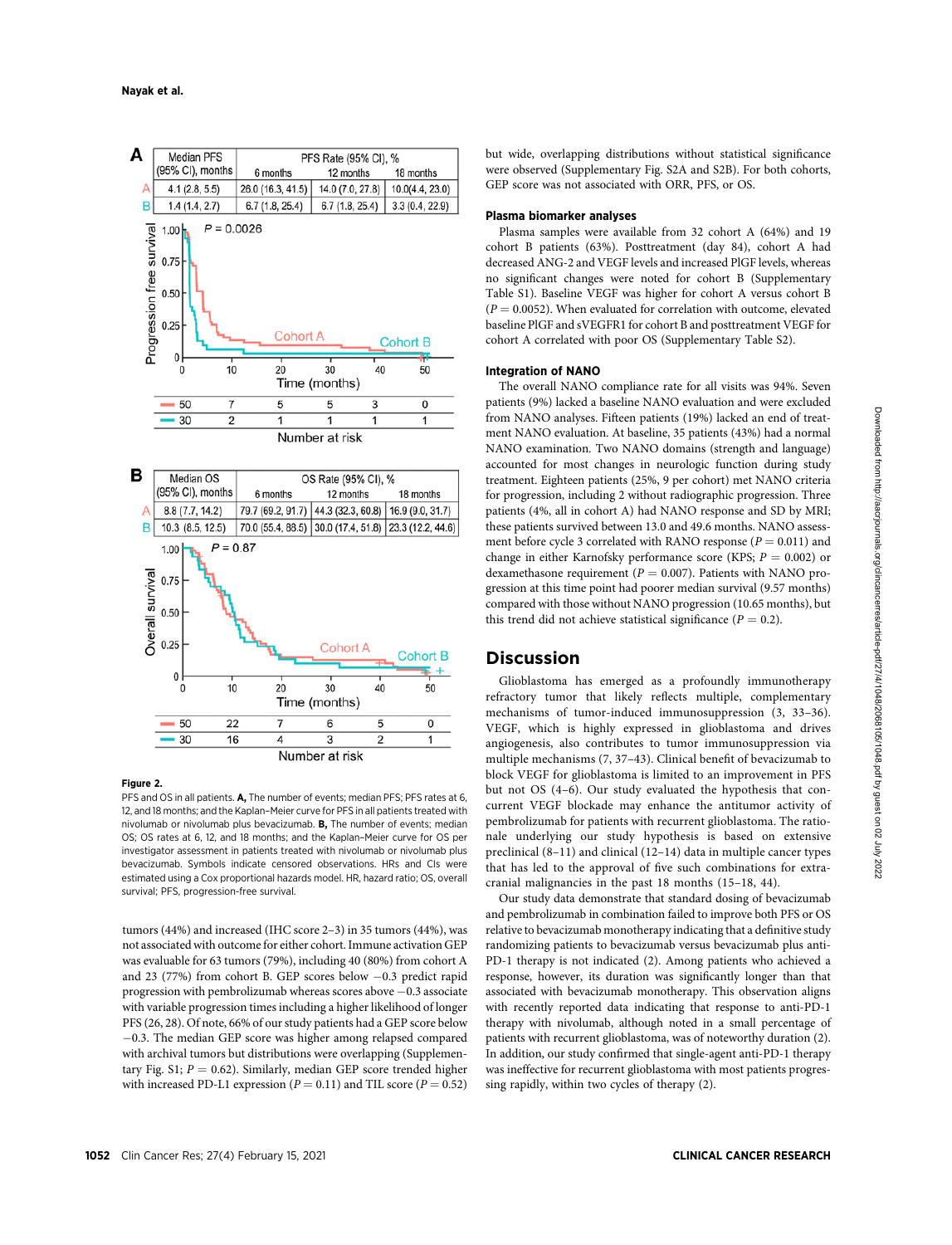| Factor                         | Subset                                                | <b>Cohort A</b>                                                                                                                                                                                                                                                                                                                                                                                                                                                                                                                                                                                                                                                                                                                                                                                                                                            | <b>HR (95% CI)</b>                                                 | <b>Cohort B</b>              | HR (95% CI)                                                                                                                                                                                                                                                                                                                                                                                                                                                                                                                                                                                                                                                                                                                                                                                            |
|--------------------------------|-------------------------------------------------------|------------------------------------------------------------------------------------------------------------------------------------------------------------------------------------------------------------------------------------------------------------------------------------------------------------------------------------------------------------------------------------------------------------------------------------------------------------------------------------------------------------------------------------------------------------------------------------------------------------------------------------------------------------------------------------------------------------------------------------------------------------------------------------------------------------------------------------------------------------|--------------------------------------------------------------------|------------------------------|--------------------------------------------------------------------------------------------------------------------------------------------------------------------------------------------------------------------------------------------------------------------------------------------------------------------------------------------------------------------------------------------------------------------------------------------------------------------------------------------------------------------------------------------------------------------------------------------------------------------------------------------------------------------------------------------------------------------------------------------------------------------------------------------------------|
| Age at<br>diagnosis<br>(years) | $\leq 65$<br>>65                                      |                                                                                                                                                                                                                                                                                                                                                                                                                                                                                                                                                                                                                                                                                                                                                                                                                                                            | 1.10 (0.53–2.30, $P = 0.801$ )                                     |                              | 1.00 (0.34–2.94, $P = 0.995$ )                                                                                                                                                                                                                                                                                                                                                                                                                                                                                                                                                                                                                                                                                                                                                                         |
| Gender                         | Female<br>Male                                        |                                                                                                                                                                                                                                                                                                                                                                                                                                                                                                                                                                                                                                                                                                                                                                                                                                                            | 1.40 (0.73-2.70, $P = 0.314$ )                                     |                              | $0.72$ (0.33-1.59, $P = 0.415$ )                                                                                                                                                                                                                                                                                                                                                                                                                                                                                                                                                                                                                                                                                                                                                                       |
| <b>KPS</b>                     | ≤80<br>> 80                                           |                                                                                                                                                                                                                                                                                                                                                                                                                                                                                                                                                                                                                                                                                                                                                                                                                                                            | $0.80$ (0.44-1.44, $P = 0.453$ )                                   |                              | $0.58$ (0.26-1.29, $P = 0.184$ )                                                                                                                                                                                                                                                                                                                                                                                                                                                                                                                                                                                                                                                                                                                                                                       |
| Prior PD                       | 1<br>2                                                |                                                                                                                                                                                                                                                                                                                                                                                                                                                                                                                                                                                                                                                                                                                                                                                                                                                            | 1.86 (0.97-3.59, $P = 0.064$ )                                     |                              | 1.30 (0.52-3.24, $P = 0.579$ )                                                                                                                                                                                                                                                                                                                                                                                                                                                                                                                                                                                                                                                                                                                                                                         |
| On steroids<br>(at baseline)   | No<br>Yes                                             |                                                                                                                                                                                                                                                                                                                                                                                                                                                                                                                                                                                                                                                                                                                                                                                                                                                            | $3.27$ (1.61–6.65, $P = 0.001$ )                                   |                              | 1.13 (0.48–2.69, $P = 0.777$ )                                                                                                                                                                                                                                                                                                                                                                                                                                                                                                                                                                                                                                                                                                                                                                         |
|                                | Surgery prior to None/Biopsy/STR<br>study therapy GTR |                                                                                                                                                                                                                                                                                                                                                                                                                                                                                                                                                                                                                                                                                                                                                                                                                                                            | 1.29 (0.50-3.29, $P = 0.598$ )                                     |                              | $0.69$ (0.28-1.70, $P = 0.415$ )                                                                                                                                                                                                                                                                                                                                                                                                                                                                                                                                                                                                                                                                                                                                                                       |
| <b>IDH1</b> status             | Wildtype<br>Mutated<br>Unknown                        |                                                                                                                                                                                                                                                                                                                                                                                                                                                                                                                                                                                                                                                                                                                                                                                                                                                            | $0.92(0.42 - 2.04, P = 0.842)$<br>$0.49$ (0.18–1.30, $P = 0.150$ ) |                              | 6.35 (1.73–23.27, $P = 0.005$ )<br>$1.09(0.40 - 2.95, P = 0.868)$                                                                                                                                                                                                                                                                                                                                                                                                                                                                                                                                                                                                                                                                                                                                      |
| <b>MGMT</b> status             | Methylated<br>Unknown<br>Unmethylated                 |                                                                                                                                                                                                                                                                                                                                                                                                                                                                                                                                                                                                                                                                                                                                                                                                                                                            | $0.68$ (0.30-1.51, $P = 0.341$ )<br>1.40 (0.72-2.75, $P = 0.324$ ) |                              | 6.24 (2.00–19.48, $P = 0.002$ )<br>$3.43$ (1.12-10.47, $P = 0.030$ )                                                                                                                                                                                                                                                                                                                                                                                                                                                                                                                                                                                                                                                                                                                                   |
| PD-L1                          | Negative<br>Positive                                  |                                                                                                                                                                                                                                                                                                                                                                                                                                                                                                                                                                                                                                                                                                                                                                                                                                                            | $0.96(0.52 - 1.77, P = 0.891)$                                     |                              | $0.86$ (0.36-2.05, $P = 0.728$ )                                                                                                                                                                                                                                                                                                                                                                                                                                                                                                                                                                                                                                                                                                                                                                       |
| TIL density<br>score           | $0 - 1$<br>$2 - 3$                                    |                                                                                                                                                                                                                                                                                                                                                                                                                                                                                                                                                                                                                                                                                                                                                                                                                                                            | $0.70$ (0.38-1.30, $P = 0.255$ )                                   |                              | $0.95(0.42 - 2.19, P = 0.912)$                                                                                                                                                                                                                                                                                                                                                                                                                                                                                                                                                                                                                                                                                                                                                                         |
| <b>GEP</b> score               | ${}_{0.3}$<br>$\geq 0.3$                              |                                                                                                                                                                                                                                                                                                                                                                                                                                                                                                                                                                                                                                                                                                                                                                                                                                                            | $0.87$ (0.30–2.49, $P = 0.796$ )                                   |                              | $0.96$ (0.35-2.65, $P = 0.942$ )                                                                                                                                                                                                                                                                                                                                                                                                                                                                                                                                                                                                                                                                                                                                                                       |
|                                |                                                       | dose, which is feasible due to its safety profile. However, preclinical<br>studies suggest that lower dosing of antiangiogenics may induce<br>normalization of the tumor vasculature with improved antitumor<br>immune responses and survival whereas higher doses do not (9).<br>Relatively high doses of anti-VEGF drugs can augment preexisting<br>hypoxia within the tumor microenvironment that could worsen<br>immunosuppression (7, 45, 46) and promote an intratumoral influx<br>of immunosuppressive cells (47, 48). Third, antiangiogenic agents may<br>also decrease intratumoral penetration of therapeutic mAbs such as<br>cetuximab or trastuzumab (49), although it is unknown whether<br>benefit of anti-PD-1 blocking antibodies requires intratumoral distri-<br>bution in glioblastoma tumors. It is also possible that timing of anti- |                                                                    | including glioblastoma (56). | tation following temozolomide chemotherapy in patients with recur-<br>rent glioblastoma was not associated with improved benefit following<br>immune checkpoint blockade (53). Our findings indicate that tumor<br>PD-L1 expression, TIL infiltrate, and immune activation GEP may not<br>be informative to predict therapeutic benefit of anti-PD-1 therapy for<br>patients with recurrent glioblastoma. A limitation of these analyses is<br>that some tumor samples were from original diagnosis; however,<br>archival tumor samples or a mixture of archival and at-treatment<br>samples, as was incorporated for our study, have been utilized effec-<br>tively for immunocorrelative analyses in solid tumor studies (54, 55)<br>Our study also incorporated a detailed analysis of clinical and |
| enhance efficacy (50, 51).     |                                                       | PD-1 therapy may be relevant based on two recent reports demon-<br>strating that neoadjuvant anti-PD-1 therapy can trigger infiltration<br>and activation of TILs in the tumor microenvironment which may<br>Immune biomarkers including PD-L1 expression, TIL analysis, and<br>immune activation GEP have been shown to predict a likelihood of<br>therapeutic benefit with immune checkpoint blockade for some<br>malignancies (26, 28, 52), but have not been previously evaluated<br>prospectively in a comprehensive manner for glioblastoma. We noted<br>that PD-L1 expression and increased TIL infiltrate were present in                                                                                                                                                                                                                          |                                                                    |                              | tumor-associated biomarkers. Baseline dexamethasone use<br>(cohort A) as well as lack of tumor MGMT methylation and IDH1<br>mutation (cohort B) correlated with poorer OS. Baseline dexameth-<br>as<br>one use and tumor $MGMT$ methylation status were also associated<br>with outcome among patients with recurrent glioblastoma treated with<br>nivolumab on a randomized phase III study (2). The detrimental effect<br>of dexamethasone observed in our study may have been due to its<br>ability to quantitatively and qualitatively decrease effector immune<br>cells in patients with glioblastoma (57) or it may have reflected other<br>relevant confounding factors such as a larger tumor burden. The effect                                                                               |
| <b>AACRJournals.org</b>        |                                                       |                                                                                                                                                                                                                                                                                                                                                                                                                                                                                                                                                                                                                                                                                                                                                                                                                                                            |                                                                    |                              | Clin Cancer Res; 27(4) February 15, 2021                                                                                                                                                                                                                                                                                                                                                                                                                                                                                                                                                                                                                                                                                                                                                               |

#### Figure 3.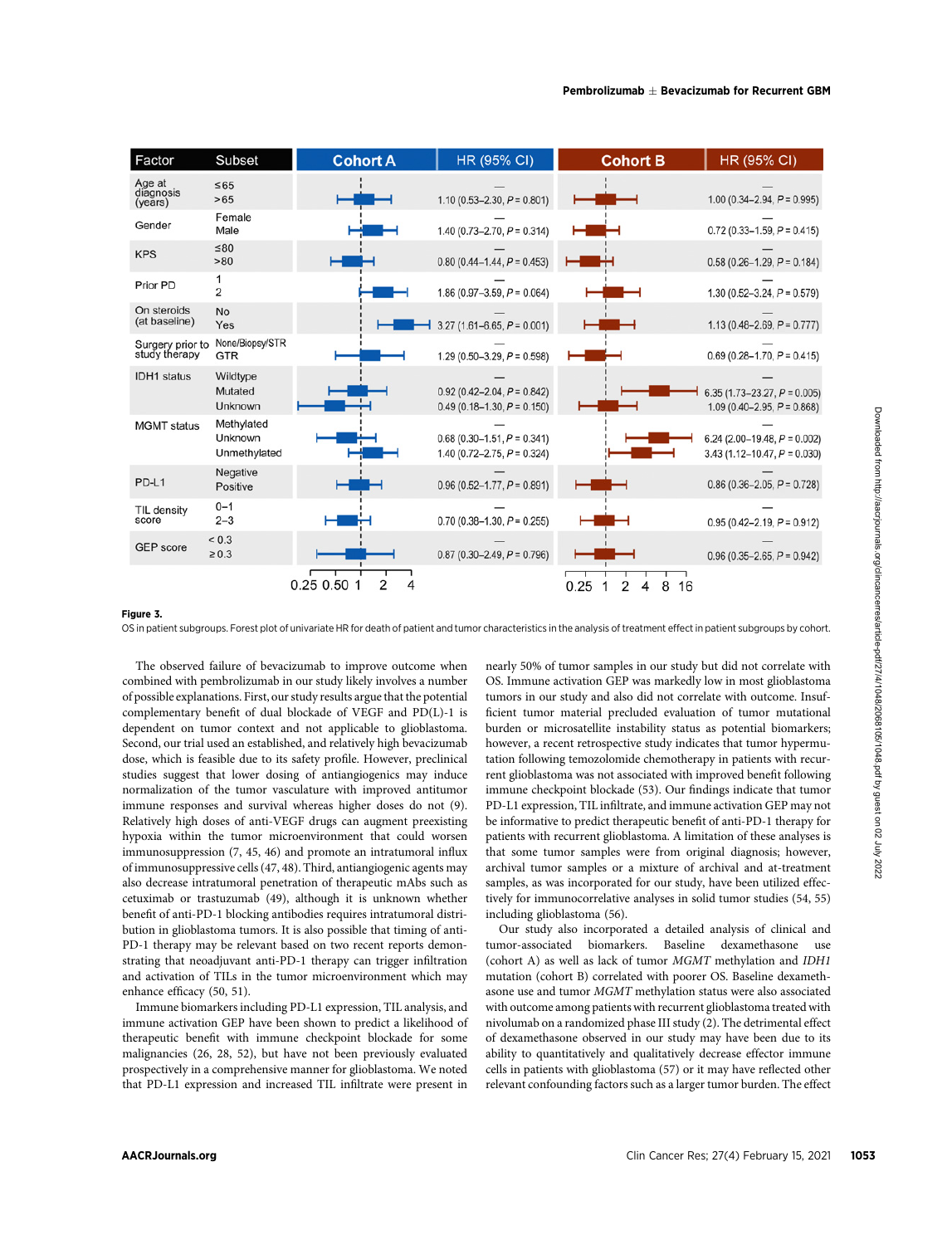|               | Grade |        |          | Cohort A: P+B $(n = 50)$ |           |       |          | Cohort B: P alone $(n = 30)$ |           |
|---------------|-------|--------|----------|--------------------------|-----------|-------|----------|------------------------------|-----------|
|               |       | 2(%)   | 3(%)     | 4 (%)                    | Total (%) | 2(%)  | 3(%)     | 4 (%)                        | Total (%) |
| Event         |       |        |          |                          |           |       |          |                              |           |
| Hypertension  |       | 15(30) | 10(20)   | 0                        | 25(50)    | 0     | 0        | 0                            |           |
| Headache      |       | 4(8)   | 4(8)     | 0                        | 8(16)     | 6(20) | 3(10)    | 0                            | 9(30)     |
| Fatigue       |       | 9(18)  | $\Omega$ | 0                        | 9(18)     | 5(17) | $\Omega$ | $\Omega$                     | 5(17)     |
| Infection     |       | 6(12)  | 1(2)     | 0                        | 7(14)     | 0     |          | 0                            |           |
| Proteinuria   |       | 7(14)  | 0        | 0                        | 7(14)     | 0     | 0        | 0                            | 0         |
| Arthralgia    |       | 4(8)   | $\Omega$ | 0                        | 4(8)      | 1(3)  |          | $\Omega$                     | 1(3)      |
| Diarrhea      |       | 2(4)   | 1(2)     | 0                        | 3(6)      | 1(3)  |          | 0                            | 1(3)      |
| Seizures      |       | 3(6)   | 0        | 0                        | 3(6)      | 2(7)  | 0        | 0                            | 2(7)      |
| Anorexia      |       | 1(2)   | 0        | 0                        | 1(2)      | 2(7)  | 0        | $\Omega$                     | 2(7)      |
| Hyperglycemia |       | 2(4)   | 0        | 0                        | 2(4)      | 1(3)  | 1(3)     | 0                            | 2(7)      |
| Lymphopenia   |       | 2(4)   | 0        | 0                        | 2(4)      | 2(7)  | $\Omega$ | 0                            | 2(7)      |

Table 2A. Grade ≥2 adverse events at least possibly related to study therapy in ≥5% of patients by cohort.

Abbreviations: B. bevacizumab: n. number: P. pembrolizumab.

of IDH1 mutation status should be interpreted cautiously due the small number of patients with IDH1-mutant tumors enrolled on cohort B  $(n = 4)$  and that the median time from original glioblastoma diagnosis to study enrollment was much longer in the IDH1-mutant patients compared with wild-type (1,238 days vs. 783 days). Our analysis of plasma angiokines revealed that elevated baseline PlGF and sVEGFR1 (cohort B) and posttherapy VEGF (cohort A) levels correlated with poorer survival. These inducible factors may reflect increased tumor hypoxia at baseline (in the anti-PD-1 therapy alone group) and posttreatment (in the combination group), which can contribute to immunosuppression (45, 46). Overall our findings are limited by sample size, thus are hypothesis generating and may warrant further study.

The NANO scale was developed by a multidisciplinary panel of neuro-oncology experts as an objective, user-friendly measure of neurologic function that provides a broader neurologic assessment than measures of function traditionally utilized for patients with glioblastoma such as KPS or the mini–mental status exam (22). We demonstrated that NANO, which has not been previously evaluated in a neuro-oncology clinical trial, can be performed efficiently in a multicenter trial as indicated by an overall acceptable compliance rate (94%); however, the lack of baseline and end-of-study assessments in some patients precluded accurate assessment of whether neurologic changes correlated with outcome. Nonetheless, in general, we observed preservation of baseline neurologic status by NANO during treatment in nonradiographic progressors and neurologic decline among radiographic progressors although this was impacted by tumor anatomic location relative to functional cortex as expected.

Several limitations of this study exist. Although our study did not incorporate a standard-of-care control arm, failure to generate a signal of improved outcome relative to established, historical benchmarks, argues that further investigation of our study regimen relative to a contemporaneous control arm is not justified. We incorporated a comprehensive analysis of relevant immunocorrelative biomarkers and demonstrated that these were not informative among patients with recurrent glioblastoma; however, the sample size for these

| Event                          | Cohort<br>Grade | $A: P + B$ | <b>B: P</b> alone | $A: P + B$ | <b>B: P alone</b> | $A: P + B$ | <b>B: P</b> alone | $A: P + B$ | <b>B</b> : P alone |
|--------------------------------|-----------------|------------|-------------------|------------|-------------------|------------|-------------------|------------|--------------------|
|                                |                 |            |                   |            |                   |            |                   |            |                    |
| Abdominal pain                 |                 | 3(6%)      | $\Omega$          | 1(2%)      | 0                 | $\Omega$   | 0                 | Ω          |                    |
| Alkaline phosphatase elevation |                 | 2(4%)      | 1(3%)             |            |                   |            |                   |            |                    |
| ALT elevation                  |                 | 7(14%)     | 1(3%)             | Ω          |                   | 1(2%)      | 0                 |            |                    |
| AST elevation                  |                 | 7(14%)     | 0                 |            | O                 | 1(2%)      | 0                 |            |                    |
| Arthralgia                     |                 | 6(12%)     | 0                 | 4(8%)      | 1(3%)             | 0          | 0                 |            |                    |
| Bilirubin increase             |                 | (2%)       | 0                 | 1(2%)      | 0                 | 0          |                   |            |                    |
| Cerebral edema                 |                 |            |                   |            |                   |            |                   |            | 1(3%)              |
| Colitis                        |                 |            |                   | 1(2%)      | 0                 |            |                   |            |                    |
| Conjunctivitis                 |                 | (2%)       | 1(3%)             |            |                   |            |                   |            |                    |
| Creatinine increase            |                 | 2(4%)      | 0                 |            |                   |            |                   |            |                    |
| Diarrhea                       |                 | 7(14%)     | 0                 | 2(4%)      | 1(3%)             | 0          |                   |            |                    |
| Dyspnea                        |                 | 1(2%)      | 0                 | 1(2%)      | 0                 | $\Omega$   |                   |            |                    |
| Hyperglycemia                  |                 | 5 (10%)    | 0                 | 2(4%)      | 1(3%)             |            | 1(3%)             |            |                    |
| Hyperthyroidism                |                 | 4 (8%)     | 0                 | 1(2%)      | 0                 | 0          | 0                 | 0          |                    |

Hypothyroidism 3 (6%) 1 (3%) 2 (4%) 1 (3%) 0 0 0 0 0 Infusion reaction 0 0 1 (2%) 0 0 0 0 0 Myalgia 6 (12%) 0 1 (2%) 0 0 0 0 0 Rash 5 (10%) 1 (3%) 1 (2%) 0 0 0 0 0

Table 2B. Immune-related adverse events at least possibly related to study therapy.

Abbreviations: ALT, alanine aminotransferase; AST, aspartate aminotransferase; B, bevacizumab; P, pembrolizumab.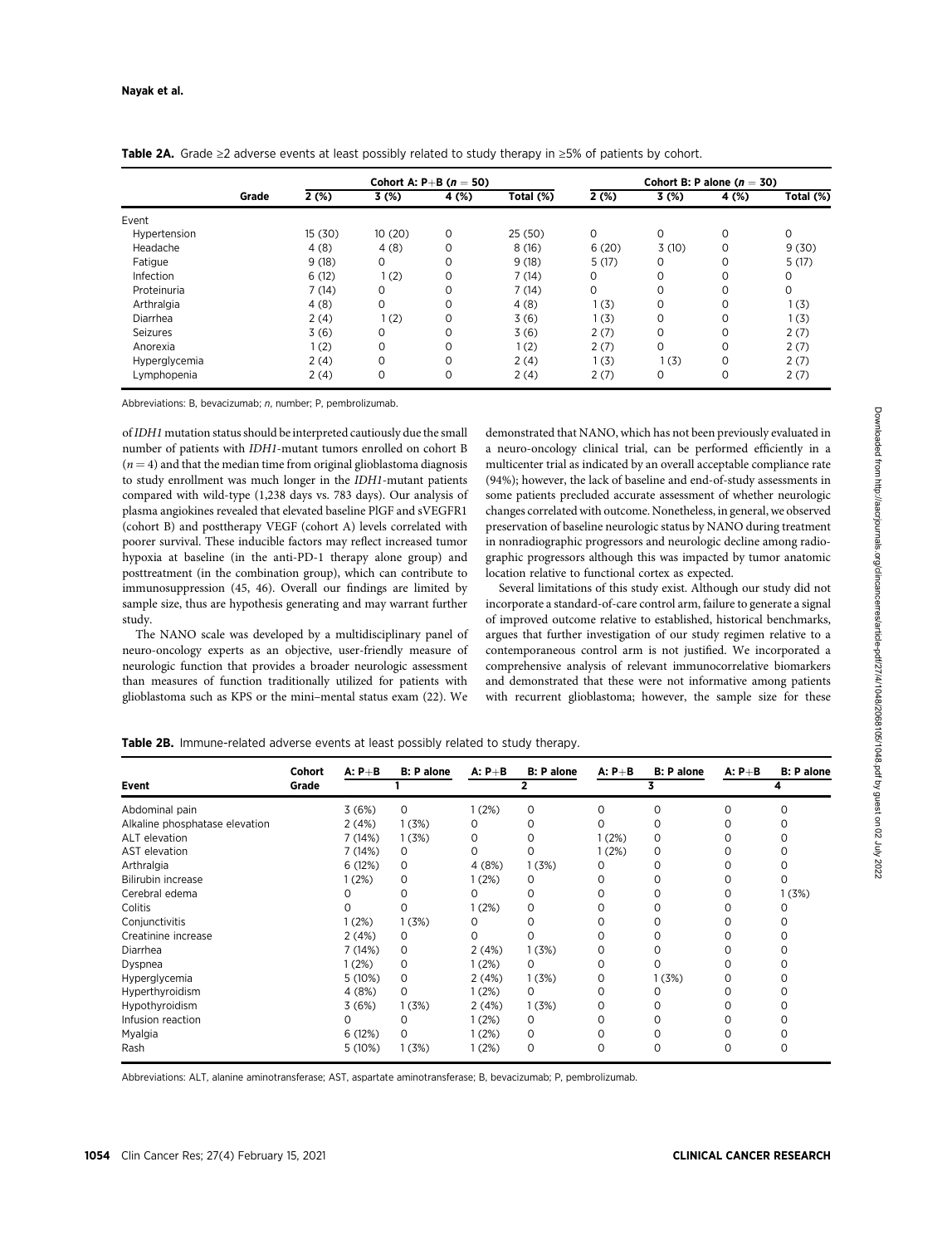analyses was relatively small and included some archival tumor samples which may not have reflected the tumor microenvironment at the time of study therapy. Finally, missed key assessment time points including those at baseline and end of study likely diminished our ability to fully assess the utility of NANO and future studies incorporating NANO should strive to improve compliance especially at these critical points of investigational therapy.

Overall, our results do not support future studies of anti-PD-1 monotherapy or in combination with bevacizumab administered using the FDA-approved, established dosing schedule. PD-L1, TIL density, and GEP score do not appear to be useful biomarkers among patients with recurrent glioblastoma undergoing anti-PD-1 therapy. Ongoing clinical trials (NCT02336165 and NCT03452579) are assessing whether a reduced bevacizumab dosing schedule may improve outcome with anti–PD-1/PD-L1 therapy for patients with glioblastoma. Future efforts should consider targeting alternative potential modulators of immunosuppression in glioblastoma tumors.

## Authors' Disclosures

L. Nayak reports grants from The Leukemia and Lymphoma Society and NIH/NCI outside the submitted work. K. Peters reports grants from Merck during the conduct of the study. J.L. Clarke reports other from Agios, Merck, and Novartis outside the submitted work. J.T. Jordan reports personal fees from Navio Theragnostics Inc., CereXis Inc, Health2047 Inc., and Neurofibromatosis Network, and grants from The Burke Foundation outside the submitted work. J. de Groot reports other from Carthera, HiaHe Pharma, Taiho Pharma, Janssen Global Services, Prelude Therapeutics, Merck Sharp & Dohme Co., Kiyatec, Novartis, and Debiopharm Therapeutics Inc., as well as personal fees from ResTORbio Inc., Roche, Magnolia Innovation LLC, Insightec, Syneos Health, Bioasis Technologies Inc., GenomiCare, Merk & Co., Del Mar Pharmaceuticals, and Tocagen outside the submitted work. L. Nghiemphu reports grants from NIH and Novartis outside the submitted work. T. Kaley reports nonfinancial support from NIH during the conduct of the study. H. Colman reports grants from Merck during the conduct of the study, as well as personal fees from Best Doctors/Teladoc, Karyopharm Therapeutics, Private Health, Orbus, Bayer, Forma Therapeutics, and Adastra Pharmaceuticals outside the submitted work. S. Gaffey is employed by Foundation Medicine, Inc. J.H. Yearley reports a patent 10647771 issued to Merck Sharp & Dohme and a patent 0241115 issued to Merck Sharp & Dohme. D.G. Duda reports grants and personal fees from Bayer and BMS; grants from Exelixis; and personal fees from Surface Oncology and Simcere during the conduct of the study. R.K. Jain reports grants from NIH, National Foundation for Cancer Research, The Ludwig Center at Harvard, The Jane's Trust Foundation, and The Advanced Medical Research Foundation during the conduct of the study, as well as personal fees and other from Amgen, Chugai, Ophthotech, Merck, SPARC, SynDevRx, XTuit, Enlight, Accurius Therapeutics, Tekla Healthcare Investors, Tekla Life Sciences Investors, Tekla Healthcare Opportunities Fund, and Tekla World Healthcare Fund outside the submitted work. P.Y. Wen reports personal fees and other from Agios, AstraZeneca/Medimmune, Vascular Biogenics, and VBI Vaccines; other from Beigene, Eli Lily, Genentech/Roche, Kazia, MedicaNova, Merck, Novartis, and Oncoceutics; personal fees from Bayer, Blue Earth Diagnostics, Immunomic Therapeutics, Karyopharm, Kiyatec, Puma, Taiho, Deciphera, Tocagen, Voyager, QED, Imvax, and Elevate io; and other from Prime Oncology, UpToDate, and Elsevier during the conduct of the study. D.A. Reardon reports other from Merck during the conduct of the study; Dr. Reardon also reports other ANCRO CLIN EXCEPTER THE CANCER CONTRIBUTE CONTRIBUTE CONTRIBUTE CONTRIBUTE CONTRIBUTE CONTRIBUTE CONTRIBUTE CONTRIBUTE CONTRIBUTE CONTRIBUTE CONTRIBUTE CONTRIBUTE CONTRIBUTE CONTRIBUTE CONTRIBUTE CONTRIBUTE CONTRIBUTE CON

## References

- 1. Weller M, Butowski N, Tran DD, Recht LD, Lim M, Hirte H, et al. Rindopepimut with temozolomide for patients with newly diagnosed, EGFRvIII-expressing glioblastoma (ACT IV): a randomised, double-blind, international phase 3 trial. Lancet Oncol 2017;18:1373–85.
- 2. Reardon DA, Brandes AA, Omuro A, Mulholland P, Lim M, Wick A, et al. Effect of nivolumab vs. bevacizumab in patients with recurrent glioblastoma: the CheckMate 143 phase 3 randomized clinical trial. JAMA Oncol 2020;6:1003–10.
- 3. Mangani D, Weller M, Roth P. The network of immunosuppressive pathways in glioblastoma. Biochem Pharmacol 2017;130:1–9.

from Acerta Pharmaceuticals, Incyte, Omnio, and Tragara; personal fees and other from Agenus, Celldex, EMD Serono, and Inovio; and personal fees from Abbvie, Advantagene, Amgen, Bayer, Bristol-Myers Squibb, DelMar, Genentech/ Roche, Imvax, Medicenna, Merck, Merck KGaA, Monteris, Novocure, Oncours, Oxigene, Regeneron, Stemline, Sumitono Dainippon Pharma, Taiho Oncology Inc, and Boston Biomedical outside the submitted work. No disclosures were reported by the other authors.

## Authors' Contributions

L. Nayak: Formal analysis, supervision, investigation, methodology, writingreview and editing. A.M. Molinaro: Data curation, formal analysis, supervision, investigation, methodology, writing-review and editing. K. Peters: Investigation, writing-review and editing. J.L. Clarke: Investigation, writing-review and editing. J.T. Jordan: Investigation, writing-review and editing. J. de Groot: Investigation, writing-review and editing. L. Nghiemphu: Investigation, writing-review and editing. T. Kaley: Investigation, writing-review and editing. H. Colman: Investigation, writing-review and editing. C. McCluskey: Data curation, investigation, methodology, writing-review and editing. S. Gaffey: Data curation, investigation, writing-review and editing. T.R. Smith: Investigation, writing-review and editing. D.J. Cote: Investigation. M. Severgnini: Data curation, investigation, methodology, writing-review and editing. J.H. Yearley: Investigation, writing-review and editing. Q. Zhao: Investigation, writing-review and editing. W. Blumenschein: Investigation, writing-review and editing. D.G. Duda: Data curation, investigation, methodology, writing-review and editing. A. Muzikansky: Data curation, investigation, methodology, writing-review and editing.R.K. Jain: Formal analysis, investigation, writing-review and editing. P.Y. Wen: Investigation, writing-review and editing. D.A. Reardon: Conceptualization, resources, data curation, formal analysis, supervision, funding acquisition, validation, investigation, visualization, methodology, writing-original draft, project administration, writing-review and editing.

#### Acknowledgments

We thank the Ben and Catherine Ivy Foundation and the Jennifer Oppenheimer Cancer Research Initiative for their support of this clinical trial, Anna Khachatryan for outstanding technical support with biomarker analyses, Kathleen Shedlock, ANP for substantial collaborative input, and Debbie Ferreira for administrative support. We gratefully acknowledge Merck Sharp & Dohme Corp., a subsidiary of Merck & Co., Inc. for provision of pembrolizumab and financial support of the conduct of this study. We also thank the study patients, their families, and all the participating investigators and research staff. This research was funded in part through the NIH/ NCI Cancer Center Support Grant P30 CA008748. L. Nayak acknowledges support from the Leukemia and Lymphoma Society Scholar in Clinical Research Award (LLS Grant ID: 2322–19). R.K. Jain acknowledges support from the NIH (R35CA197742, R01CA208205, U01CA224173), the Ludwig Center at Harvard, the Jane's Trust Foundation, National Foundation for Cancer Research, and the Advanced Medical Research Foundation.

We gratefully acknowledge the following organizations for funding support: The Ben and Catherine Ivy Foundation; The Jennifer Oppenheimer Cancer Research Initiative; Merck Sharp & Dohme Corp., a subsidiary of Merck & Co., Inc.; and NIH/ NCI Cancer Center Support Grant P30 CA008748.

The costs of publication of this article were defrayed in part by the payment of page charges. This article must therefore be hereby marked advertisement in accordance with 18 U.S.C. Section 1734 solely to indicate this fact.

Received June 26, 2020; revised August 31, 2020; accepted November 10, 2020; published first November 16, 2020.

- 4. Wick W, Gorlia T, Bendszus M, Taphoorn M, Sahm F, Harting I, et al. Lomustine and bevacizumab in progressive glioblastoma. N Engl J Med 2017; 377:1954–63.
- 5. Chinot OL, Wick W, Mason W, Henriksson R, Saran F, Nishikawa R, et al. Bevacizumab plus radiotherapy-temozolomide for newly diagnosed glioblastoma. N Engl J Med 2014;370:709–22.
- 6. Gilbert MR, Dignam JJ, Armstrong TS, Wefel JS, Blumenthal DT, Vogelbaum MA, et al. A randomized trial of bevacizumab for newly diagnosed glioblastoma. N Engl J Med 2014;370:699–708.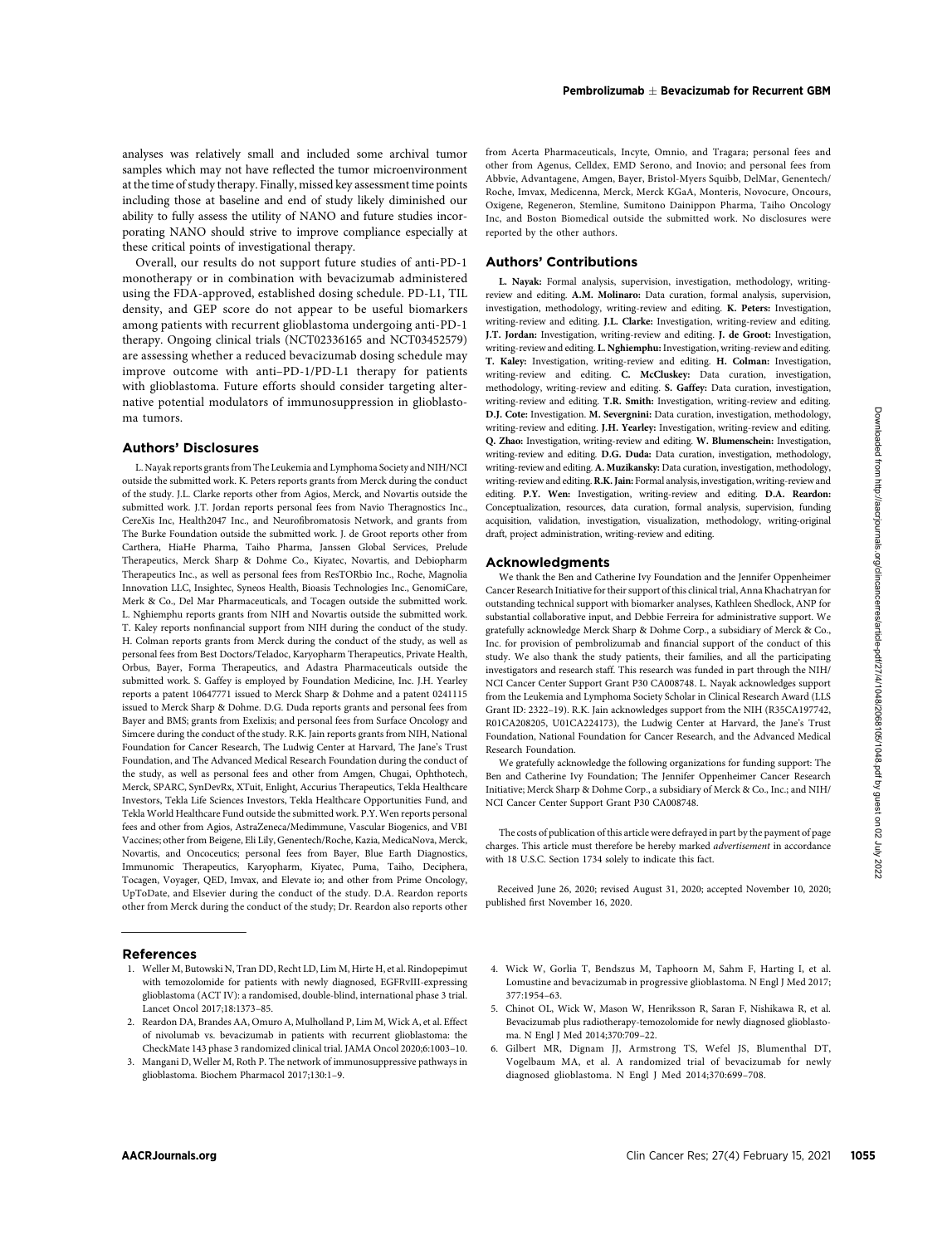#### Nayak et al.

- 7. Fukumura D, Kloepper J, Amoozgar Z, Duda DG, Jain RK. Enhancing cancer immunotherapy using antiangiogenics: opportunities and challenges. Nat Rev Clin Oncol 2018;15:325–40.
- 8. Allen E, Jabouille A, Rivera LB, Lodewijckx I, Missiaen R, Steri V, et al. Combined antiangiogenic and anti-PD-L1 therapy stimulates tumor immunity through HEV formation. Sci Transl Med 2017;9:eaak9679.
- 9. Huang Y, Yuan J, Righi E, Kamoun WS, Ancukiewicz M, Nezivar J, et al. Vascular normalizing doses of antiangiogenic treatment reprogram the immunosuppressive tumor microenvironment and enhance immunotherapy. Proc Natl Acad Sci U S A 2012;109:17561–6.
- 10. Shrimali RK, Yu Z, Theoret MR, Chinnasamy D, Restifo NP, Rosenberg SA. Antiangiogenic agents can increase lymphocyte infiltration into tumor and enhance the effectiveness of adoptive immunotherapy of cancer. Cancer Res 2010;70:6171–80.
- 11. Bocca P, Di Carlo E, Caruana I, Emionite L, Cilli M, De Angelis B, et al. Bevacizumab-mediated tumor vasculature remodelling improves tumor infiltration and antitumor efficacy of GD2-CAR T cells in a human neuroblastoma preclinical model. Oncoimmunology 2017;7:e1378843.
- 12. Hodi FS, Lawrence D, Lezcano C, Wu X, Zhou J, Sasada T, et al. Bevacizumab plus ipilimumab in patients with metastatic melanoma. Cancer Immunol Res 2014;2:632–42.
- 13. Wallin JJ, Bendell JC, Funke R, Sznol M, Korski K, Jones S, et al. Atezolizumab in combination with bevacizumab enhances antigen-specific T-cell migration in metastatic renal cell carcinoma. Nat Commun 2016;7:12624.
- 14. Socinski MA, Jotte RM, Cappuzzo F, Orlandi F, Stroyakovskiy D, Nogami N, et al. Atezolizumab for first-line treatment of metastatic nonsquamous NSCLC. N Engl J Med 2018;378:2288–301.
- 15. Finn RS, Qin S, Ikeda M, Galle PR, Ducreux M, Kim TY, et al. Atezolizumab plus bevacizumab in unresectable hepatocellular carcinoma. N Engl J Med 2020;382: 1894–905.
- 16. Rini BI, Plimack ER, Stus V, Gafanov R, Hawkins R, Nosov D, et al. Pembrolizumab plus axitinib versus sunitinib for advanced renal-cell carcinoma. N Engl J Med 2019;380:1116–27.
- 17. Makker V, Rasco D, Vogelzang NJ, Brose MS, Cohn AL, Mier J, et al. Lenvatinib plus pembrolizumab in patients with advanced endometrial cancer: an interim analysis of a multicentre, open-label, single-arm, phase 2 trial. Lancet Oncol 2019;20:711–8.
- 18. Reck M, Mok TSK, Nishio M, Jotte RM, Cappuzzo F, Orlandi F, et al. Atezolizumab plus bevacizumab and chemotherapy in non-small-cell lung cancer (IMpower150): key subgroup analyses of patients with EGFR mutations or baseline liver metastases in a randomised, open-label phase 3 trial. Lancet Respir Med 2019;7:387–401.
- 19. Lu S, Stein JE, Rimm DL, Wang DW, Bell JM, Johnson DB, et al. Comparison of biomarker modalities for predicting response to PD-1/PD-L1 checkpoint blockade: a systematic review and meta-analysis. JAMA Oncol 2019;5: 1195–204.
- 20. Reiss SN, Yerram P, Modelevsky L, Grommes C. Retrospective review of safety and efficacy of programmed cell death-1 inhibitors in refractory high grade gliomas. J Immunother Cancer 2017;5:99.
- 21. Johanns TM, Miller CA, Dorward IG, Tsien C, Chang E, Perry A, et al. Immunogenomics of hypermutated glioblastoma: a patient with germline POLE deficiency treated with checkpoint blockade immunotherapy. Cancer Discov 2016;6:1230–6.
- 22. Nayak L, DeAngelis LM, Brandes AA, Peereboom DM, Galanis E, Lin NU, et al. The Neurologic Assessment in Neuro-Oncology (NANO) scale: a tool to assess neurologic function for integration into the Response Assessment in Neuro-Oncology (RANO) criteria. Neuro Oncol 2017;19:625–35.
- 23. Wen PY, Macdonald DR, Reardon DA, Cloughesy TF, Sorensen AG, Galanis E, et al. Updated response assessment criteria for high-grade gliomas: response assessment in neuro-oncology working group. J Clin Oncol 2010;28: 1963–72.
- 24. Okada H, Weller M, Huang R, Finocchiaro G, Gilbert MR, Wick W, et al. Immunotherapy response assessment in neuro-oncology: a report of the RANO working group. Lancet Oncol 2015;16:e534–42.
- 25. Dolled-Filhart M, Locke D, Murphy T, Lynch F, Yearley JH, Frisman D, et al. Development of a prototype immunohistochemistry assay to measure programmed death ligand-1 expression in tumor tissue. Arch Pathol Lab Med 2016;140:1259–66.
- 26. Ayers M, Lunceford J, Nebozhyn M, Murphy E, Loboda A, Kaufman DR, et al. IFN-gamma-related mRNA profile predicts clinical response to PD-1 blockade. J Clin Invest 2017;127:2930–40.
- 27. Reardon DA, Lassman AB, Schiff D, Yunus SA, Gerstner ER, Cloughesy TF, et al. Phase 2 and biomarker study of trebananib, an angiopoietin-blocking peptibody, with and without bevacizumab for patients with recurrent glioblastoma. Cancer 2018;124:1438–48.
- 28. Ott PA, Bang YJ, Piha-Paul SA, Razak ARA, Bennouna J, Soria JC, et al. T-cell-inflamed gene-expression profile, programmed death ligand 1 expression, and tumor mutational burden predict efficacy in patients treated with pembrolizumab across 20 cancers: KEYNOTE-028. J Clin Oncol 2019;37: 318–27.
- 29. Habra MA, Stephen B, Campbell M, Hess K, Tapia C, Xu M, et al. Phase II clinical trial of pembrolizumab efficacy and safety in advanced adrenocortical carcinoma. J Immunother Cancer 2019;7:253.
- 30. Kreisl TN, Kim L, Moore K, Duic P, Royce C, Stroud I, et al. Phase II trial of single-agent bevacizumab followed by bevacizumab plus irinotecan at tumor progression in recurrent glioblastoma. J Clin Oncol 2009;27:740–5.
- 31. Friedman HS, Prados MD, Wen PY, Mikkelsen T, Schiff D, Abrey LE, et al. Bevacizumab alone and in combination with irinotecan in recurrent glioblastoma. J Clin Oncol 2009;27:4733–40.
- 32. Wu W, Lamborn KR, Buckner JC, Novotny PJ, Chang SM, O'Fallon JR, et al. Joint NCCTG and NABTC prognostic factors analysis for high-grade recurrent glioma. Neuro Oncol 2010;12:164–72.
- 33. Rutledge WC, Kong J, Gao J, Gutman DA, Cooper LA, Appin C, et al. Tumorinfiltrating lymphocytes in glioblastoma are associated with specific genomic alterations and related to transcriptional class. Clin Cancer Res 2013;19: 4951–60.
- 34. Woroniecka K, Chongsathidkiet P, Rhodin K, Kemeny H, Dechant C, Farber SH, et al. T-cell exhaustion signatures vary with tumor type and are severe in glioblastoma. Clin Cancer Res 2018;24:4175–86.
- 35. Woroniecka KI, Rhodin KE, Chongsathidkiet P, Keith KA, Fecci PE. T-cell dysfunction in glioblastoma: applying a new framework. Clin Cancer Res 2018; 24:3792–802.
- 36. Chongsathidkiet P, Jackson C, Koyama S, Loebel F, Cui X, Farber SH, et al. Sequestration of T cells in bone marrow in the setting of glioblastoma and other intracranial tumors. Nat Med 2018;24:1459–68.
- 37. Gabrilovich D, Ishida T, Oyama T, Ran S, Kravtsov V, Nadaf S, et al. Vascular endothelial growth factor inhibits the development of dendritic cells and dramatically affects the differentiation of multiple hematopoietic lineages in vivo. Blood 1998;92:4150–66.
- 38. Motz GT, Santoro SP, Wang LP, Garrabrant T, Lastra RR, Hagemann IS, et al. Tumor endothelium FasL establishes a selective immune barrier promoting tolerance in tumors. Nat Med 2014;20:607–15.
- 39. Terme M, Pernot S, Marcheteau E, Sandoval F, Benhamouda N, Colussi O, et al. VEGFA-VEGFR pathway blockade inhibits tumor-induced regulatory T-cell proliferation in colorectal cancer. Cancer Res 2013;73:539–49.
- 40. Voron T, Colussi O, Marcheteau E, Pernot S, Nizard M, Pointet AL, et al. VEGF-A modulates expression of inhibitory checkpoints on  $CD8+T$  cells in tumors. J Exp Med 2015;212:139–48.
- 41. Sitkovsky MV, Kjaergaard J, Lukashev D, Ohta A. Hypoxia-adenosinergic immunosuppression: tumor protection by T regulatory cells and cancerous tissue hypoxia. Clin Cancer Res 2008;14:5947–52.
- 42. Ohm JE, Gabrilovich DI, Sempowski GD, Kisseleva E, Parman KS, Nadaf S, et al. VEGF inhibits T-cell development and may contribute to tumor-induced immune suppression. Blood 2003;101:4878–86.
- 43. Allen E, Missiaen R, Bergers G. Therapeutic induction of high endothelial venules (HEVs) to enhance T-cell infiltration in tumors. Oncotarget 2017;8:99207–8.
- 44. Motzer RJ, Penkov K, Haanen J, Rini B, Albiges L, Campbell MT, et al. Avelumab plus axitinib versus sunitinib for advanced renal-cell carcinoma. N Engl J Med 2019;380:1103–15.
- 45. Palazon A, Aragones J, Morales-Kastresana A, de Landazuri MO, Melero I. Molecular pathways: hypoxia response in immune cells fighting or promoting cancer. Clin Cancer Res 2012;18:1207–13.
- 46. Wei J, Wu A, Kong LY, Wang Y, Fuller G, Fokt I, et al. Hypoxia potentiates glioma-mediated immunosuppression. PLoS One 2011;6:e16195.
- 47. Liu XD, Hoang A, Zhou L, Kalra S, Yetil A, Sun M, et al. Resistance to antiangiogenic therapy is associated with an immunosuppressive tumor microenvironment in metastatic renal cell carcinoma. Cancer Immunol Res 2015;3: 1017–29.
- 48. Lu-Emerson C, Snuderl M, Kirkpatrick ND, Goveia J, Davidson C, Huang Y, et al. Increase in tumor-associated macrophages after antiangiogenic therapy is associated with poor survival among patients with recurrent glioblastoma. Neuro Oncol 2013;15:1079–87.